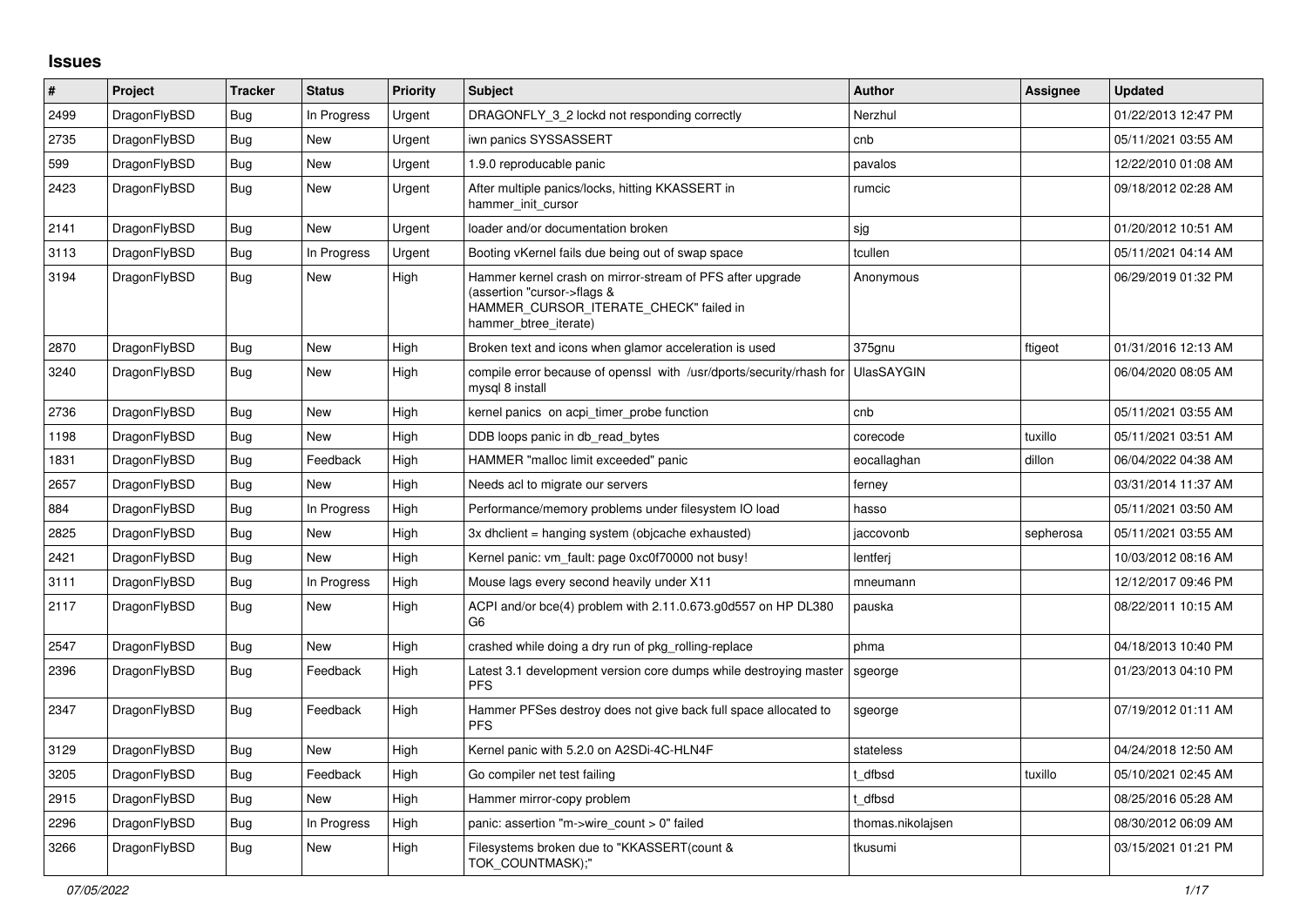| $\vert$ # | Project      | <b>Tracker</b> | <b>Status</b> | <b>Priority</b> | <b>Subject</b>                                                                                 | <b>Author</b>    | Assignee | <b>Updated</b>      |
|-----------|--------------|----------------|---------------|-----------------|------------------------------------------------------------------------------------------------|------------------|----------|---------------------|
| 2930      | DragonFlyBSD | Bug            | New           | High            | 'objcache' causes panic during 'nfs readdir'                                                   | tofergus         |          | 07/26/2016 01:09 PM |
| 2140      | DragonFlyBSD | <b>Bug</b>     | <b>New</b>    | High            | hammer io delallocate panic with 'duplicate entry' message                                     | ttw              |          | 10/07/2011 12:22 PM |
| 2638      | DragonFlyBSD | Bug            | Feedback      | High            | Fix machdep.pmap mmu optimize                                                                  | tuxillo          |          | 05/11/2021 04:07 AM |
| 2495      | DragonFlyBSD | Bug            | New           | High            | DFBSD v3.3.0.960.g553fe7 - ocnt != 0" failed in<br>prop_object_release                         | tuxillo          |          | 05/31/2022 04:08 PM |
| 2828      | DragonFlyBSD | <b>Bug</b>     | New           | High            | On AMD APUs and Bulldozer CPUs, the machdep.cpu_idle_hlt<br>sysctl should be 3 by default      | vadaszi          | vadaszi  | 05/11/2021 04:07 AM |
| 2071      | DragonFlyBSD | <b>Bug</b>     | <b>New</b>    | High            | Panic on assertion: $(int)(flag->seq - seq) > 0$ in hammer flusher flush<br>after inode error  | vsrinivas        |          | 06/12/2011 07:59 AM |
| 1185      | DragonFlyBSD | Bug            | New           | High            | need a tool to merge changes into /etc                                                         | wa1ter           |          | 02/18/2014 06:02 AM |
| 3124      | DragonFlyBSD | <b>Bug</b>     | <b>New</b>    | High            | DragonFlyBSD 5.0.2 with Hammer2 with UEFI install doesn't boot                                 | wiesl            |          | 06/18/2019 05:07 AM |
| 1920      | DragonFlyBSD | <b>Bug</b>     | <b>New</b>    | High            | system hangs                                                                                   | zhtw             |          | 11/22/2010 08:59 AM |
| 2297      | DragonFlyBSD | Bug            | New           | Normal          | strange NFS (client) error messages / problems                                                 | Anonymous        |          | 02/19/2012 02:59 PM |
| 2292      | DragonFlyBSD | Bug            | New           | Normal          | re interface with jumbo frames (mtu larger than 1500) hangs after<br>some traffic              | Anonymous        |          | 01/31/2012 12:11 AM |
| 2052      | DragonFlyBSD | Bug            | <b>New</b>    | Normal          | Kernel panic: CPU APIC ID out of range                                                         | Anonymous        |          | 05/02/2011 11:06 AM |
| 1695      | DragonFlyBSD | Bug            | New           | Normal          | NFS-related system breakdown                                                                   | Anonymous        |          | 04/10/2014 12:35 AM |
| 1397      | DragonFlyBSD | <b>Bug</b>     | Feedback      | Normal          | jobs -I output inconsistency when called from script                                           | Anonymous        | tuxillo  | 05/15/2022 05:07 AM |
| 1390      | DragonFlyBSD | Bug            | In Progress   | Normal          | Use id_t type for $\{get, set\}$ priority $()$                                                 | Anonymous        | tuxillo  | 07/05/2019 02:18 AM |
| 3041      | DragonFlyBSD | Submit         | New           | Normal          | firmware: Remove embedding of multiple images in one module.                                   | Anonymous        |          | 12/25/2020 02:15 AM |
| 2438      | DragonFlyBSD | Submit         | Feedback      | Normal          | <b>TRIM</b> fixes                                                                              | Anonymous        | tuxillo  | 05/11/2021 03:45 AM |
| 1398      | DragonFlyBSD | Submit         | In Progress   | Normal          | hdestroy(3) restricts hash key to point to malloc'ed space                                     | Anonymous        |          | 08/20/2021 04:06 PM |
| 2806      | DragonFlyBSD | Bug            | <b>New</b>    | Normal          | failed to configure a link-local address on ath0 (errno = 22)                                  | Chingyuan        |          | 05/25/2021 01:00 AM |
| 989       | DragonFlyBSD | Bug            | New           | Normal          | installer/fdisk trouble with wrapped values                                                    | Discodestroyer   |          | 02/18/2014 06:27 AM |
| 2620      | DragonFlyBSD | <b>Bug</b>     | New           | Normal          | moused problem                                                                                 | FilippoMo        |          | 12/20/2013 10:32 AM |
| 2618      | DragonFlyBSD | <b>Bug</b>     | <b>New</b>    | Normal          | mouse problem on RELEASE-3 6 0                                                                 | FilippoMo        |          | 12/20/2013 03:26 AM |
| 2617      | DragonFlyBSD | Bug            | Feedback      | Normal          | Possible issue with wireless mouse on 3.6 release                                              | FilippoMo        |          | 01/14/2015 03:42 PM |
| 2453      | DragonFlyBSD | <b>Bug</b>     | <b>New</b>    | Normal          | panic: assertion "gd->gd_spinlocks == 0" failed                                                | Johannes.Hofmann |          | 11/12/2012 12:54 PM |
| 1850      | DragonFlyBSD | <b>Bug</b>     | <b>New</b>    | Normal          | volume-add on hammer root fs panic                                                             | Johannes.Hofmann |          | 04/18/2019 04:27 AM |
| 1700      | DragonFlyBSD | Submit         | In Progress   | Normal          | skip boot2 menu on <enter></enter>                                                             | Johannes.Hofmann | tuxillo  | 05/15/2022 08:35 AM |
| 3006      | DragonFlyBSD | Bug            | New           | Normal          | boot0cfg: panic in kern udev.c in function udev dict set cstr when<br>installing in VirtualBox | MichiGreat       |          | 04/01/2017 02:22 PM |
| 1246      | DragonFlyBSD | <b>Bug</b>     | <b>New</b>    | Normal          | bad resolution (monitor desync) with livedvd                                                   | Przem0l          |          | 02/18/2014 06:29 AM |
| 2493      | DragonFlyBSD | Bug            | <b>New</b>    | Normal          | vidcontrol: invalid video mode name                                                            | Svarov           |          | 01/24/2013 09:55 AM |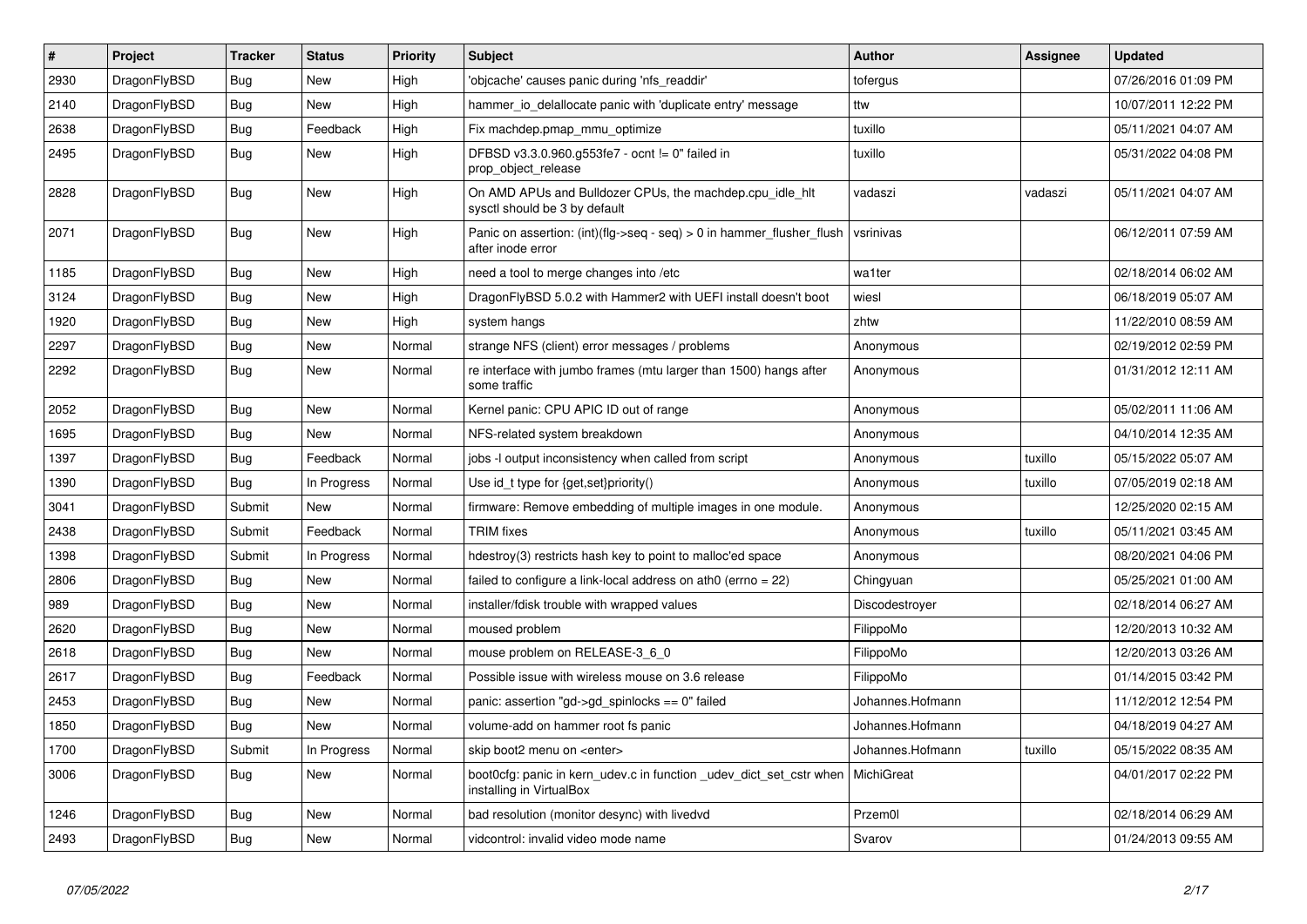| $\pmb{\#}$ | Project      | <b>Tracker</b> | <b>Status</b> | <b>Priority</b> | Subject                                                                                                                      | <b>Author</b>      | <b>Assignee</b> | <b>Updated</b>      |
|------------|--------------|----------------|---------------|-----------------|------------------------------------------------------------------------------------------------------------------------------|--------------------|-----------------|---------------------|
| 2595       | DragonFlyBSD | Bug            | New           | Normal          | DragonFly 3.4.3 crashes on SUN Blade X6250 with Qlogic ISP 2432<br>FC card                                                   | Turvamies          |                 | 10/07/2013 11:53 AM |
| 3219       | DragonFlyBSD | <b>Bug</b>     | <b>New</b>    | Normal          | x11/xorg port can not be build                                                                                               | UlasSAYGIN         |                 | 03/31/2020 08:57 AM |
| 3120       | DragonFlyBSD | Bug            | <b>New</b>    | Normal          | Intel AC 8260 firmware does not load                                                                                         | Vintodrimmer       |                 | 08/28/2018 03:30 AM |
| 2852       | DragonFlyBSD | <b>Bug</b>     | New           | Normal          | Hammer File System - hangs on undo during system boot / mount -<br>will not recover on DragonFlyBSD newer than 3.6.0         | abale              |                 | 05/11/2021 04:07 AM |
| 1941       | DragonFlyBSD | Bug            | <b>New</b>    | Normal          | wlan config crash                                                                                                            | abandon.every.hope |                 | 12/24/2010 07:54 PM |
| 2250       | DragonFlyBSD | Bug            | <b>New</b>    | Normal          | Kernel panic                                                                                                                 | adamk              |                 | 11/23/2018 01:10 AM |
| 3301       | DragonFlyBSD | Bug            | New           | Normal          | Gkrellm from the packages is not showing logged in users in main<br>window, logged in users always $== 0$                    | adrian             |                 | 01/08/2022 04:24 AM |
| 3300       | DragonFlyBSD | <b>Bug</b>     | New           | Normal          | Running Xvnc from TigerVNC package through the INETD daemon<br>in TCP WAIT mode fails hard                                   | adrian             |                 | 01/08/2022 04:25 AM |
| 3299       | DragonFlyBSD | Bug            | In Progress   | Normal          | DragonFlyBSD reports utterly wrong uptime (most of the time, right<br>after booting in)                                      | adrian             |                 | 11/11/2021 01:43 PM |
| 2210       | DragonFlyBSD | Bug            | New           | Normal          | Bugtracker cannot assign default project for new users                                                                       | ahuete.devel       |                 | 11/17/2011 11:30 AM |
| 1824       | DragonFlyBSD | <b>Bug</b>     | Feedback      | Normal          | kernel panic, x86, 2.7.3.859.ge5104                                                                                          | akirchhoff135014   |                 | 03/10/2013 07:49 AM |
| 1921       | DragonFlyBSD | <b>Bug</b>     | In Progress   | Normal          | we miss mlockall                                                                                                             | alexh              | tuxillo         | 06/18/2022 04:08 AM |
| 2520       | DragonFlyBSD | <b>Bug</b>     | New           | Normal          | panic: assertion "IS_SERIALIZED((ifp->if_serializer))" failed in<br>if default serialize assert at /usr/src/sys/net/if.c:437 | ano                |                 | 03/09/2013 12:14 AM |
| 2329       | DragonFlyBSD | <b>Bug</b>     | <b>New</b>    | Normal          | ibm x3550 & acpi                                                                                                             | ano                |                 | 06/03/2014 11:37 AM |
| 3278       | DragonFlyBSD | Bug            | <b>New</b>    | Normal          | Second screen image is distorted                                                                                             | arcade@b1t.name    |                 | 07/10/2021 03:36 AM |
| 3209       | DragonFlyBSD | Bug            | New           | Normal          | svc has some minor bugs                                                                                                      | arcade@b1t.name    |                 | 10/24/2019 09:08 AM |
| 2107       | DragonFlyBSD | Bug            | New           | Normal          | 2.10.1 sata dvd drive issue                                                                                                  | ausppc             |                 | 07/31/2011 08:41 PM |
| 331        | DragonFlyBSD | Bug            | In Progress   | Normal          | ftpsesame (aka Bridging S01E03)                                                                                              | bastyaelvtars      |                 | 03/09/2013 12:28 PM |
| 1718       | DragonFlyBSD | Bug            | Feedback      | Normal          | IDE disk drive not detected by x86_64 2.6.1 Live CD                                                                          | bcox               |                 | 11/27/2021 08:25 AM |
| 3284       | DragonFlyBSD | Bug            | <b>New</b>    | Normal          | Wrong towlower() result for U+038A                                                                                           | bhaible            |                 | 07/10/2021 03:34 AM |
| 3283       | DragonFlyBSD | <b>Bug</b>     | <b>New</b>    | Normal          | mknodat() cannot create FIFOs                                                                                                | bhaible            |                 | 07/10/2021 03:34 AM |
| 3282       | DragonFlyBSD | Bug            | <b>New</b>    | Normal          | unexpected errno value from fopen()                                                                                          | bhaible            |                 | 07/10/2021 03:34 AM |
| 3281       | DragonFlyBSD | <b>Bug</b>     | New           | Normal          | Crash after leaving unattended for a while                                                                                   | bhaible            |                 | 07/10/2021 03:32 AM |
| 3110       | DragonFlyBSD | Bug            | New           | Normal          | crash with ipfw3 under load                                                                                                  | bnegre82           |                 | 12/09/2017 06:22 AM |
| 1594       | DragonFlyBSD | Bug            | New           | Normal          | Kernel panic during boot from Live CD on Dell E6400                                                                          | bodie              |                 | 05/11/2021 03:54 AM |
| 1521       | DragonFlyBSD | <b>Bug</b>     | Feedback      | Normal          | amd64 2.4 livecd won't mount root at boot                                                                                    | bolapara           |                 | 01/28/2018 03:45 AM |
| 2115       | DragonFlyBSD | <b>Bug</b>     | New           | Normal          | [msk] system freeze after receive some paquet                                                                                | bsdsx              |                 | 08/22/2011 10:22 AM |
| 2319       | DragonFlyBSD | Bug            | New           | Normal          | crypt/passwd forward compat                                                                                                  | c.turner1          |                 | 02/28/2012 12:39 PM |
| 2265       | DragonFlyBSD | Bug            | New           | Normal          | mbsrtowcs does not properly handle invalid mbstate_t in ps                                                                   | c.turner1          | swildner        | 01/10/2012 07:56 PM |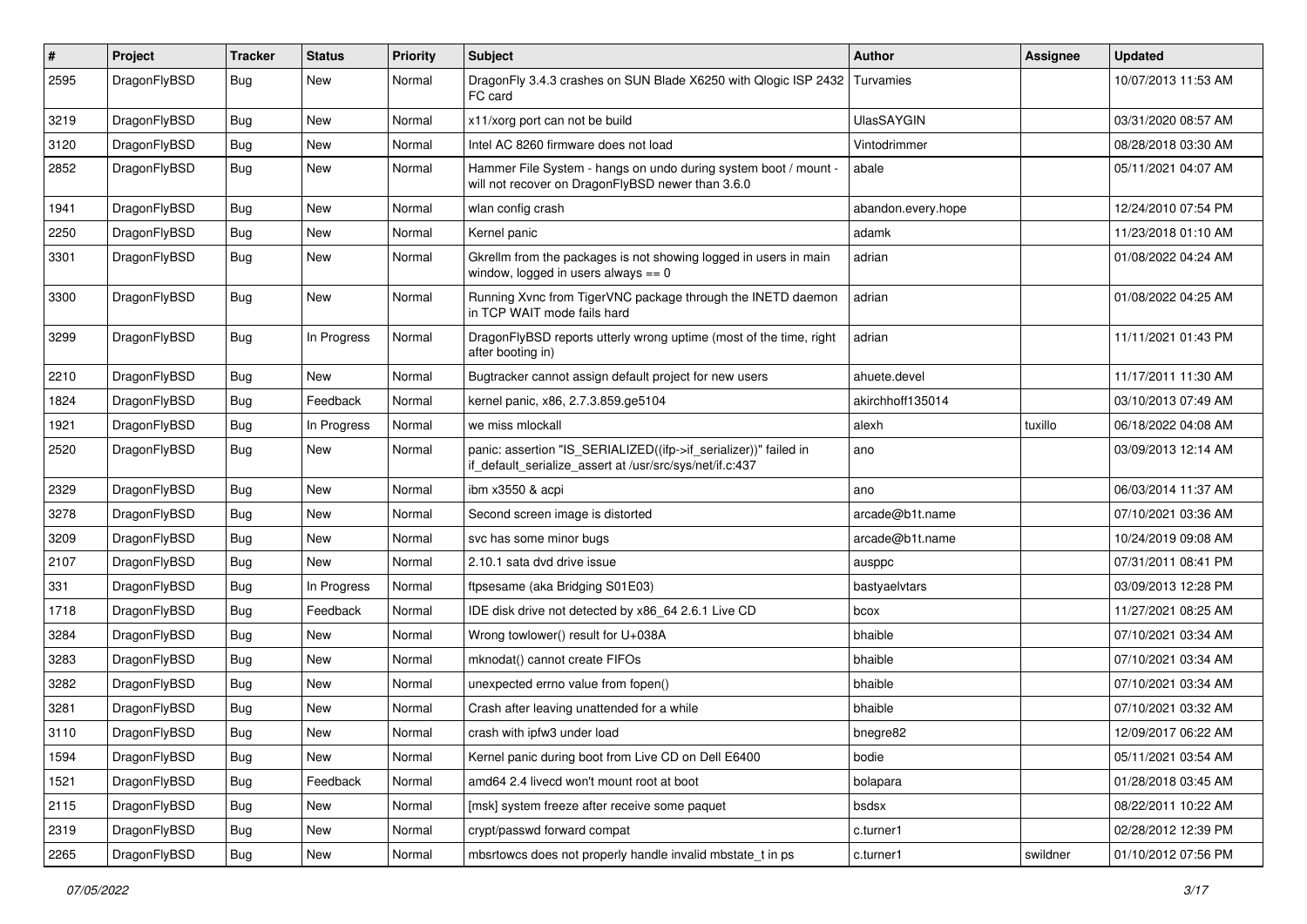| #    | Project      | <b>Tracker</b> | <b>Status</b> | <b>Priority</b> | <b>Subject</b>                                                                               | <b>Author</b> | <b>Assignee</b> | <b>Updated</b>      |
|------|--------------|----------------|---------------|-----------------|----------------------------------------------------------------------------------------------|---------------|-----------------|---------------------|
| 1618 | DragonFlyBSD | <b>Bug</b>     | Feedback      | Normal          | collision for 'struct pmap' when using RPC and <sys user.h=""></sys>                         | carenas       |                 | 05/11/2021 04:05 AM |
| 3143 | DragonFlyBSD | Bug            | <b>New</b>    | Normal          | assertion "0" failed in hammer2 inode xop chain sync                                         | cbin          |                 | 07/18/2018 12:50 PM |
| 3139 | DragonFlyBSD | <b>Bug</b>     | <b>New</b>    | Normal          | USB Mouse Does Not Work in DragonflyBSD guest on VirtualBox                                  | chiguy1256    |                 | 06/24/2018 10:14 PM |
| 3280 | DragonFlyBSD | Bug            | <b>New</b>    | Normal          | KMS console and i915(4) not working in 6.0                                                   | cmusser       |                 | 07/10/2021 03:35 AM |
| 1481 | DragonFlyBSD | Bug            | Feedback      | Normal          | panic: assertion: kva_p(buf) in soopt_from_kbuf (after ipfw pipe<br>show, 2.2.1-R)           | combiner      |                 | 05/11/2021 04:01 AM |
| 1587 | DragonFlyBSD | Bug            | Feedback      | Normal          | can't gdb across fork                                                                        | corecode      | tuxillo         | 05/11/2021 03:54 AM |
| 1584 | DragonFlyBSD | <b>Bug</b>     | In Progress   | Normal          | can't use ssh from jail: debug1: read_passphrase: can't open<br>/dev/tty: Device busy        | corecode      | tuxillo         | 05/11/2021 03:53 AM |
| 1583 | DragonFlyBSD | Bug            | In Progress   | Normal          | panic: assertion: cursor->trans->sync_lock_refs > 0 in<br>hammer_recover_cursor              | corecode      | tuxillo         | 05/11/2021 03:53 AM |
| 1556 | DragonFlyBSD | <b>Bug</b>     | <b>New</b>    | Normal          | many processes stuck in "hmrrcm", system unusable                                            | corecode      | tuxillo         | 05/11/2021 03:52 AM |
| 1547 | DragonFlyBSD | <b>Bug</b>     | In Progress   | Normal          | disklabel64 automatic sizing                                                                 | corecode      | tuxillo         | 05/11/2021 03:52 AM |
| 1528 | DragonFlyBSD | <b>Bug</b>     | In Progress   | Normal          | ktrace does not show proper return values for pipe(2)                                        | corecode      | tuxillo         | 05/11/2021 03:52 AM |
| 1475 | DragonFlyBSD | Bug            | In Progress   | Normal          | kernel blocks with low memory and syscons setting a high res mode<br>/ scrollback            | corecode      | tuxillo         | 05/11/2021 03:52 AM |
| 1474 | DragonFlyBSD | <b>Bug</b>     | New           | Normal          | ithread 1 unexpectedly rescheduled                                                           | corecode      | tuxillo         | 05/11/2021 03:52 AM |
| 1469 | DragonFlyBSD | <b>Bug</b>     | In Progress   | Normal          | Hammer history security concern                                                              | corecode      | tuxillo         | 05/11/2021 03:52 AM |
| 1442 | DragonFlyBSD | <b>Bug</b>     | New           | Normal          | blocking SIGSEGV and triggering a segment violation produces an<br>all CPU consuming process | corecode      | tuxillo         | 05/11/2021 03:52 AM |
| 1440 | DragonFlyBSD | <b>Bug</b>     | <b>New</b>    | Normal          | ptrace/gdb doesn't work after process blocks SIGTRAP                                         | corecode      | tuxillo         | 05/11/2021 03:52 AM |
| 1307 | DragonFlyBSD | <b>Bug</b>     | In Progress   | Normal          | hammer tid -2 shows unexpected result                                                        | corecode      |                 | 10/18/2016 05:29 PM |
| 1287 | DragonFlyBSD | <b>Bug</b>     | Feedback      | Normal          | altg configuration doesn't work                                                              | corecode      | tuxillo         | 05/11/2021 03:51 AM |
| 1030 | DragonFlyBSD | <b>Bug</b>     | In Progress   | Normal          | msdosfs umount panic                                                                         | corecode      | tuxillo         | 05/11/2021 03:51 AM |
| 911  | DragonFlyBSD | <b>Bug</b>     | Feedback      | Normal          | kldload/kernel linker can exceed malloc reserve and panic system                             | corecode      | tuxillo         | 05/11/2021 03:51 AM |
| 901  | DragonFlyBSD | <b>Bug</b>     | Feedback      | Normal          | route show needs to get data from all cpus                                                   | corecode      | tuxillo         | 05/11/2021 03:50 AM |
| 847  | DragonFlyBSD | <b>Bug</b>     | Feedback      | Normal          | processes getting stuck on mount point                                                       | corecode      | tuxillo         | 05/11/2021 03:50 AM |
| 781  | DragonFlyBSD | <b>Bug</b>     | In Progress   | Normal          | fdisk uses wrong geometry on usb flash drives                                                | corecode      | tuxillo         | 05/11/2021 03:50 AM |
| 742  | DragonFlyBSD | <b>Bug</b>     | In Progress   | Normal          | umount problems with multiple mounts                                                         | corecode      | tuxillo         | 06/25/2022 04:02 AM |
| 731  | DragonFlyBSD | Bug            | New           | Normal          | system freeze on "slice too large"                                                           | corecode      | tuxillo         | 06/25/2022 04:01 AM |
| 341  | DragonFlyBSD | Bug            | New           | Normal          | Vinum erroneously repors devices as busy                                                     | corecode      | swildner        | 01/21/2012 04:50 AM |
| 2687 | DragonFlyBSD | Bug            | New           | Normal          | natacontrol software RAID in installer                                                       | csmelosky     |                 | 06/22/2014 12:03 PM |
| 3243 | DragonFlyBSD | Bug            | New           | Normal          | SMART status not reported properly for SSD disks                                             | daftaupe      |                 | 09/09/2020 11:03 PM |
| 3227 | DragonFlyBSD | Submit         | New           | Normal          | Add HAMMER2 instructions in the installation medium README                                   | daftaupe      |                 | 03/26/2020 03:34 PM |
| 2994 | DragonFlyBSD | Bug            | New           | Normal          | Intermittent boot hangs after git: hammer - HAMMER Version 7                                 | davshao       |                 | 03/30/2017 02:06 PM |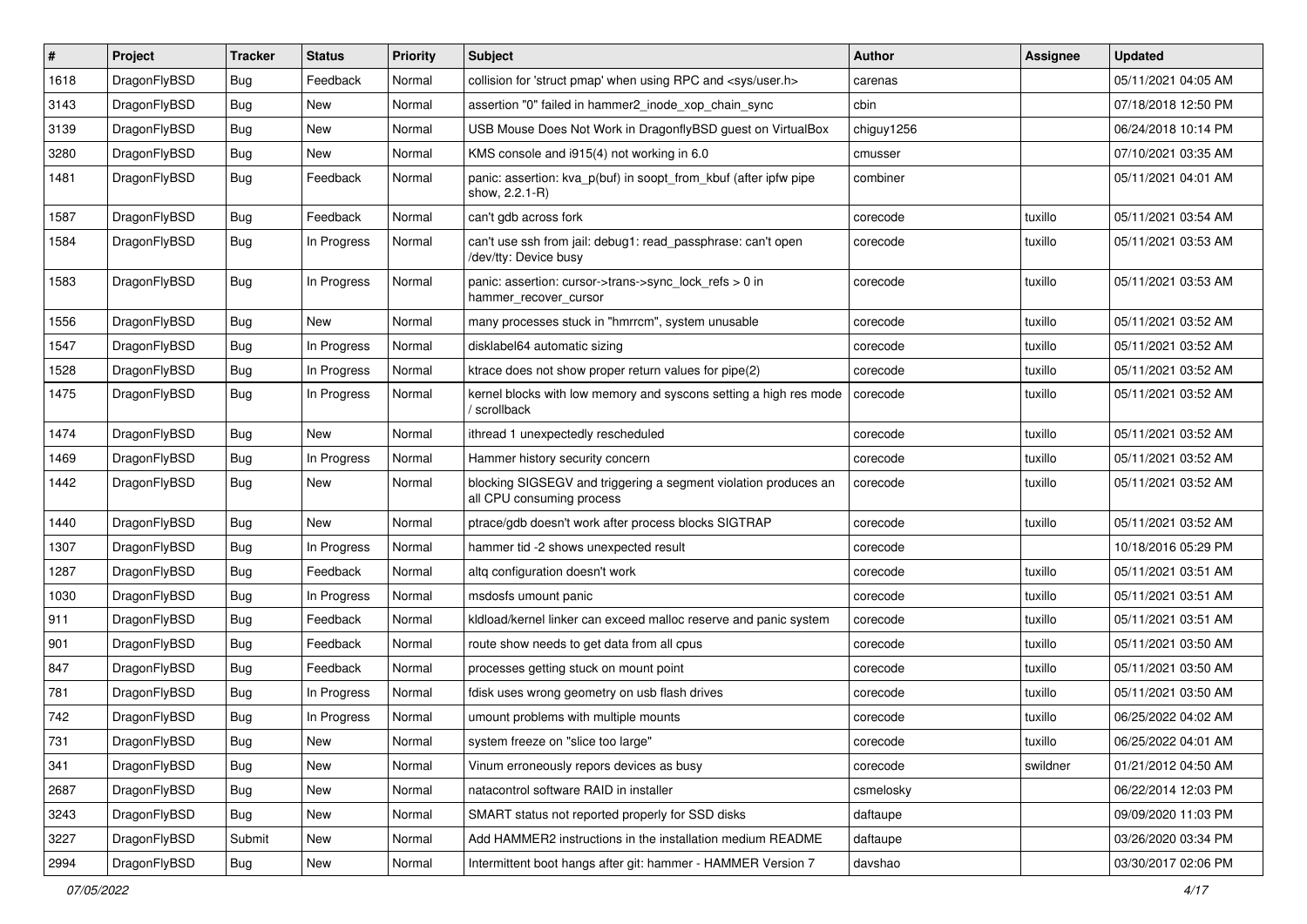| $\#$ | Project      | <b>Tracker</b> | <b>Status</b> | <b>Priority</b> | Subject                                                                                                                                                   | <b>Author</b> | <b>Assignee</b> | <b>Updated</b>      |
|------|--------------|----------------|---------------|-----------------|-----------------------------------------------------------------------------------------------------------------------------------------------------------|---------------|-----------------|---------------------|
| 2835 | DragonFlyBSD | <b>Bug</b>     | New           | Normal          | /usr/include/c++/5.0/bits/c++locale.h likes<br>POSIX_C_SOURCE>=200809                                                                                     | davshao       |                 | 11/18/2015 03:40 AM |
| 2688 | DragonFlyBSD | <b>Bug</b>     | New           | Normal          | 67613368bdda7 Fix wrong checks for U4B presence Asrock Z77M<br>difficulty detecting USB keyboard                                                          | davshao       |                 | 06/28/2014 07:08 PM |
| 2652 | DragonFlyBSD | Bug            | New           | Normal          | 189a0ff3761b47  ix: Implement MSI-X support locks up Lenovo<br>S10 Intel Atom n270                                                                        | davshao       |                 | 05/14/2014 01:55 AM |
| 2414 | DragonFlyBSD | <b>Bug</b>     | In Progress   | Normal          | Lenovo S10 acpi freeze (not new)                                                                                                                          | davshao       |                 | 05/11/2021 04:13 AM |
| 3145 | DragonFlyBSD | Submit         | In Progress   | Normal          | Update libelf to FreeBSD 12 current and build as base library usable<br>by ports                                                                          | davshao       | tuxillo         | 08/20/2021 03:58 PM |
| 3031 | DragonFlyBSD | Submit         | In Progress   | Normal          | Update drm/radeon to Linux 4.7.10 as much as possible                                                                                                     | davshao       | ftigeot         | 08/19/2021 12:33 PM |
| 3076 | DragonFlyBSD | <b>Bug</b>     | New           | Normal          | sys/dev/netif/ig_hal/e1000_ich8lan.c:1594: sanity checking mixup?                                                                                         | dcb           |                 | 10/11/2017 01:58 AM |
| 3025 | DragonFlyBSD | Bug            | New           | Normal          | sys/dev/powermng/powernow/powernow.c:284: bad comparison?                                                                                                 | dcb           |                 | 09/23/2017 07:45 AM |
| 3022 | DragonFlyBSD | <b>Bug</b>     | New           | Normal          | sys/dev/netif/ath/ath/if_ath.c:2142: strange bitmask?                                                                                                     | dcb           |                 | 04/11/2017 11:49 AM |
| 3021 | DragonFlyBSD | <b>Bug</b>     | In Progress   | Normal          | sys/dev/drm/i915/i915_gem_stolen.c:115]: (error) Signed integer<br>overflow for expression '65535<<20'                                                    | dcb           |                 | 04/11/2017 12:46 PM |
| 3018 | DragonFlyBSD | <b>Bug</b>     | New           | Normal          | sys/bus/u4b/wlan/if_run.c:5464]: (style) Redundant condition                                                                                              | dcb           |                 | 04/11/2017 11:26 AM |
| 3011 | DragonFlyBSD | <b>Bug</b>     | In Progress   | Normal          | dragonfly/sys/dev/netif/re/re.c: suspicious code ?                                                                                                        | dcb           |                 | 07/29/2017 01:26 AM |
| 2717 | DragonFlyBSD | Submit         | Feedback      | Normal          | Out of range numeric handling                                                                                                                             | dclink        | tuxillo         | 05/11/2021 04:08 AM |
| 3154 | DragonFlyBSD | Submit         | New           | Normal          | Update serial handling in bootloader                                                                                                                      | ddegroot      | dillon          | 11/06/2018 11:21 PM |
| 3147 | DragonFlyBSD | Submit         | New           | Normal          | Enable headless installation                                                                                                                              | ddegroot      |                 | 10/09/2018 01:25 PM |
| 2708 | DragonFlyBSD | <b>Bug</b>     | New           | Normal          | unable to send TCP nor UDP on age(4) interface                                                                                                            | dermiste      |                 | 05/11/2021 03:54 AM |
| 1774 | DragonFlyBSD | Bug            | New           | Normal          | New IP header cleanup branch available for testing                                                                                                        | dillon        |                 | 05/15/2022 10:59 AM |
| 1448 | DragonFlyBSD | <b>Bug</b>     | Feedback      | Normal          | panic: assertion: _tp->tt_msg->tt_cpuid == mycpuid in<br>tcp_callout_active tcp_output tcp_usr_send netmsg_pru_send<br>netmsg_service tcpmsg_service_loop | dillon        |                 | 05/11/2021 04:00 AM |
| 1429 | DragonFlyBSD | Bug            | Feedback      | Normal          | vkernel bug - "mfree: m->m_nextpkt != NULL"                                                                                                               | dillon        |                 | 05/11/2021 04:00 AM |
| 1336 | DragonFlyBSD | Bug            | In Progress   | Normal          | Still looking for reports of missed directory entries w/ HAMMER                                                                                           | dillon        |                 | 05/11/2021 04:00 AM |
| 3117 | DragonFlyBSD | Bug            | New           | Normal          | Problem with colours if "intel" video-driver used                                                                                                         | dpostolov     |                 | 01/07/2018 11:35 PM |
| 3116 | DragonFlyBSD | Bug            | New           | Normal          | da0 detects on very big volume if to _remove_ usb install stick and<br>reboot on Intel NUC5PPYH                                                           | dpostolov     |                 | 01/07/2018 09:40 PM |
| 1877 | DragonFlyBSD | <b>Bug</b>     | New           | Normal          | Freeze during 1st hammer cleanup after new install                                                                                                        | elekktretterr |                 | 05/15/2022 11:43 AM |
| 1669 | DragonFlyBSD | <b>Bug</b>     | In Progress   | Normal          | Drive wont open using button                                                                                                                              | elekktretterr |                 | 02/29/2012 12:05 PM |
| 1668 | DragonFlyBSD | <b>Bug</b>     | Feedback      | Normal          | Power button not working                                                                                                                                  | elekktretterr |                 | 03/10/2013 06:22 AM |
| 1634 | DragonFlyBSD | Bug            | New           | Normal          | panic: spin lock: 0xe4ad1320, indefinitive wait!                                                                                                          | elekktretterr |                 | 01/19/2015 03:21 AM |
| 1613 | DragonFlyBSD | Bug            | Feedback      | Normal          | USB Keyboard not working on master                                                                                                                        | elekktretterr |                 | 05/11/2021 04:05 AM |
| 1463 | DragonFlyBSD | Bug            | New           | Normal          | Mountroot before drives are initialized                                                                                                                   | elekktretterr |                 | 12/07/2010 01:30 PM |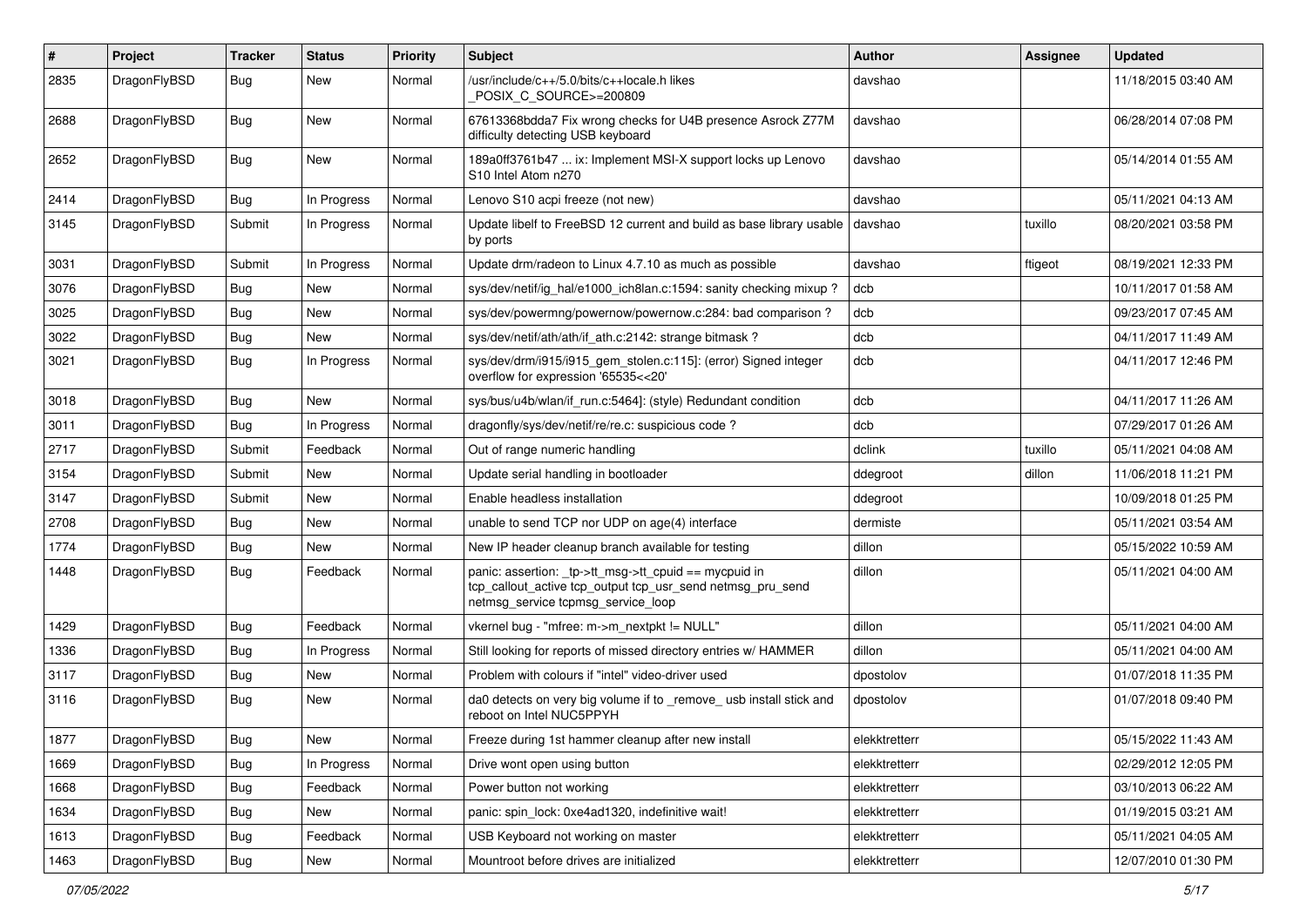| #    | Project      | <b>Tracker</b> | <b>Status</b> | <b>Priority</b> | <b>Subject</b>                                                                                             | <b>Author</b> | Assignee | <b>Updated</b>      |
|------|--------------|----------------|---------------|-----------------|------------------------------------------------------------------------------------------------------------|---------------|----------|---------------------|
| 1456 | DragonFlyBSD | <b>Bug</b>     | Feedback      | Normal          | Microsoft wireless desktop problems                                                                        | elekktretterr |          | 01/15/2015 08:34 AM |
| 1454 | DragonFlyBSD | <b>Bug</b>     | Feedback      | Normal          | Unable to boot from external USB DVD drive                                                                 | elekktretterr |          | 05/11/2021 04:01 AM |
| 1194 | DragonFlyBSD | <b>Bug</b>     | New           | Normal          | SCSI errors while trying to copy photos from my camera                                                     | elekktretterr |          | 01/14/2015 04:39 PM |
| 1181 | DragonFlyBSD | <b>Bug</b>     | In Progress   | Normal          | ACX111 panic                                                                                               | elekktretterr |          | 05/11/2021 04:00 AM |
| 2254 | DragonFlyBSD | Bug            | New           | Normal          | panic: assertion "ref < &td->td_toks_end" failed in lwkt_gettoken at<br>/usr/src/sys/kern/lwkt_token.c:588 | eocallaghan   |          | 12/05/2011 10:21 PM |
| 2164 | DragonFlyBSD | Bug            | <b>New</b>    | Normal          | panic on reboot from usb.                                                                                  | eocallaghan   |          | 10/27/2011 09:29 AM |
| 2161 | DragonFlyBSD | <b>Bug</b>     | <b>New</b>    | Normal          | Outdated xorg.conf file gets installed into etc and screws up mouse                                        | eocallaghan   |          | 10/27/2011 01:51 PM |
| 2158 | DragonFlyBSD | <b>Bug</b>     | <b>New</b>    | Normal          | iwn panics with assertion on boot.                                                                         | eocallaghan   |          | 10/24/2011 04:13 PM |
| 1592 | DragonFlyBSD | Bug            | Feedback      | Normal          | AcpiOSUnmapMemory: Warning, deallocation did not track<br>allocation.                                      | eocallaghan   |          | 06/02/2014 07:45 AM |
| 1591 | DragonFlyBSD | Bug            | Feedback      | Normal          | Lenovo X301 hangs with AHCI Driver CMD TIMEOUT<br>STS=d0 <bsy></bsy>                                       | eocallaghan   |          | 05/11/2021 04:05 AM |
| 2544 | DragonFlyBSD | <b>Bug</b>     | New           | Normal          | live DVD system boot (menu option 1) caused db> prompt on<br>PE1950                                        | estrabd       |          | 05/11/2021 03:54 AM |
| 3276 | DragonFlyBSD | Submit         | New           | Normal          | Add option controlling whether gpt expand expands the last partition<br>(needs testing)                    | falsifian     |          | 07/10/2021 03:35 AM |
| 2075 | DragonFlyBSD | Bug            | <b>New</b>    | Normal          | pflogd on x86_64                                                                                           | fanch         |          | 05/16/2011 04:04 PM |
| 2569 | DragonFlyBSD | <b>Bug</b>     | New           | Normal          | ctime NFS                                                                                                  | ferney        |          | 08/11/2013 04:35 AM |
| 1672 | DragonFlyBSD | <b>Bug</b>     | Feedback      | Normal          | panic (trap 12) around btree_search() in 2.4.1-RELEASE                                                     | floid         |          | 01/19/2015 03:36 AM |
| 979  | DragonFlyBSD | <b>Bug</b>     | Feedback      | Normal          | Failure-prone USB mass storage (SB600? msdosfs? CAM?)                                                      | floid         |          | 01/15/2015 08:38 AM |
| 846  | DragonFlyBSD | <b>Bug</b>     | Feedback      | Normal          | USB bugs:usb mouse can't used!                                                                             | frankning     |          | 01/15/2015 08:36 AM |
| 1899 | DragonFlyBSD | Bug            | <b>New</b>    | Normal          | Keyboard doesn't work                                                                                      | fransm        |          | 05/15/2022 03:32 PM |
| 2819 | DragonFlyBSD | <b>Bug</b>     | In Progress   | Normal          | Random micro system freezes after a week of uptime                                                         | ftigeot       | dillon   | 08/16/2015 08:46 PM |
| 2803 | DragonFlyBSD | Bug            | <b>New</b>    | Normal          | HAMMER: Warning: UNDO area too small!                                                                      | ftigeot       |          | 03/11/2015 03:42 PM |
| 2674 | DragonFlyBSD | Bug            | <b>New</b>    | Normal          | <b>GPT Support</b>                                                                                         | ftigeot       |          | 12/28/2015 02:54 PM |
| 2619 | DragonFlyBSD | Bug            | <b>New</b>    | Normal          | DragonFly 3.6 can't be installed on a 6TB volume                                                           | ftigeot       |          | 02/23/2014 11:55 PM |
| 2535 | DragonFlyBSD | Bug            | <b>New</b>    | Normal          | Imap processes apparentlt blocked on disk I/O                                                              | ftigeot       |          | 04/02/2013 09:31 AM |
| 2416 | DragonFlyBSD | <b>Bug</b>     | <b>New</b>    | Normal          | ".' entry can be removed on mounted nfs filesystem                                                         | ftigeot       | tuxillo  | 06/03/2014 04:40 AM |
| 2051 | DragonFlyBSD | <b>Bug</b>     | New           | Normal          | No ipv6 lan route entry created on 2.10                                                                    | ftigeot       |          | 04/21/2011 10:37 AM |
| 2037 | DragonFlyBSD | Bug            | Feedback      | Normal          | Panic Bad link elm while building packages                                                                 | ftigeot       | dillon   | 04/21/2011 07:20 AM |
| 1923 | DragonFlyBSD | <b>Bug</b>     | New           | Normal          | Abysmal NFS performance with IPv6                                                                          | ftigeot       |          | 12/05/2010 09:34 PM |
| 1826 | DragonFlyBSD | Bug            | New           | Normal          | panic during boot: assertion so->so_port  in tcp_input                                                     | ftigeot       |          | 05/15/2022 11:05 AM |
| 1818 | DragonFlyBSD | <b>Bug</b>     | New           | Normal          | panic: Bad tailg NEXT (kqueue issue ?)                                                                     | ftigeot       |          | 05/15/2022 11:40 AM |
| 1593 | DragonFlyBSD | <b>Bug</b>     | Feedback      | Normal          | panic: assertion: ccb == ap->ap_err_ccb in ahci_put_err_ccb                                                | ftigeot       | ftigeot  | 05/15/2022 05:09 AM |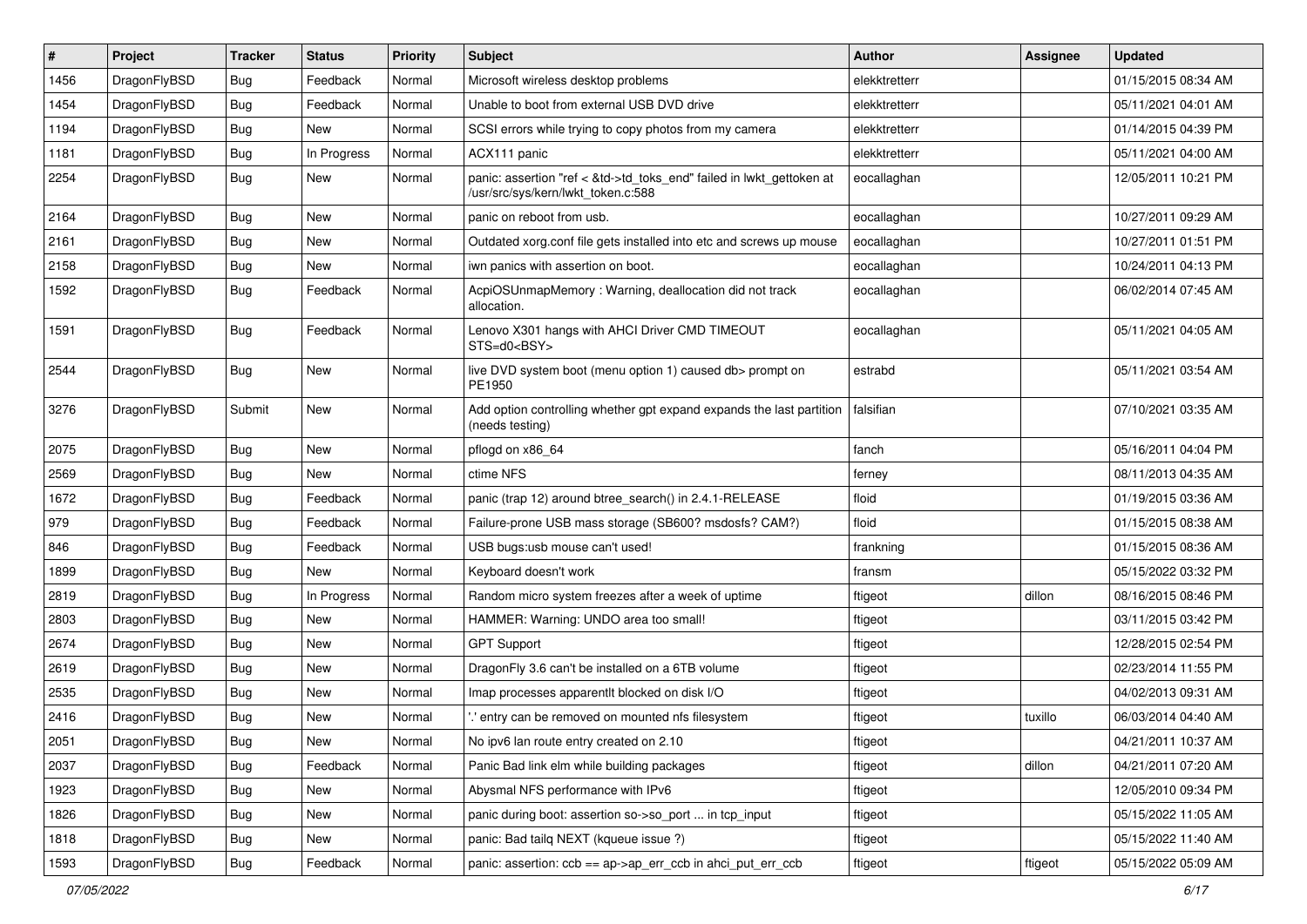| $\pmb{\#}$ | Project      | <b>Tracker</b> | <b>Status</b> | <b>Priority</b> | Subject                                                                                    | <b>Author</b>   | <b>Assignee</b> | <b>Updated</b>      |
|------------|--------------|----------------|---------------|-----------------|--------------------------------------------------------------------------------------------|-----------------|-----------------|---------------------|
| 2122       | DragonFlyBSD | Submit         | <b>New</b>    | Normal          | [Review] Fixes to the VFS layer                                                            | ftigeot         |                 | 05/31/2022 03:25 PM |
| 2577       | DragonFlyBSD | Bug            | <b>New</b>    | Normal          | virtio-blk iops performance is cpu limited on high end devices                             | gjs278          | vsrinivas       | 08/01/2013 02:28 PM |
| 3165       | DragonFlyBSD | Bug            | New           | Normal          | Looping at boot time                                                                       | gop             |                 | 12/28/2018 01:04 PM |
| 2094       | DragonFlyBSD | Bug            | <b>New</b>    | Normal          | Segfault when gdb printing backtrace from core dump                                        | greenrd         |                 | 06/25/2011 04:14 PM |
| 1563       | DragonFlyBSD | Bug            | Feedback      | Normal          | reset(1) doesn't reset terminal to the defaults                                            | hasso           |                 | 03/10/2013 04:17 AM |
| 1525       | DragonFlyBSD | Bug            | New           | Normal          | boehm-gc problems                                                                          | hasso           |                 | 10/13/2012 07:13 PM |
| 1502       | DragonFlyBSD | Bug            | In Progress   | Normal          | Lock while deleting files from nohistory HAMMER directories                                | hasso           |                 | 03/10/2013 04:28 AM |
| 1486       | DragonFlyBSD | Bug            | Feedback      | Normal          | Interrupt storm related to SATA DVD device                                                 | hasso           |                 | 05/11/2021 04:01 AM |
| 1430       | DragonFlyBSD | Bug            | <b>New</b>    | Normal          | Buggy $w(1)$ ?                                                                             | hasso           | alexh           | 11/24/2010 08:09 AM |
| 1411       | DragonFlyBSD | Bug            | Feedback      | Normal          | Burning doesn't work with ahci(4)                                                          | hasso           | dillon          | 05/11/2021 04:00 AM |
| 2125       | DragonFlyBSD | Bug            | <b>New</b>    | Normal          | Weird garbage in dmesg                                                                     | herrgard        |                 | 08/30/2011 08:04 PM |
| 2045       | DragonFlyBSD | Bug            | New           | Normal          | ral(4): Fatal trap 12: page fault while in kernel mode (two panics)                        | herrgard        |                 | 11/03/2011 05:34 PM |
| 3206       | DragonFlyBSD | Submit         | <b>New</b>    | Normal          | update psm/kbd to FreeBSD 12.0 code                                                        | htse            |                 | 10/05/2019 03:49 PM |
| 3201       | DragonFlyBSD | Submit         | New           | Normal          | Fixes make search display                                                                  | htse            |                 | 08/20/2021 04:02 PM |
| 3189       | DragonFlyBSD | <b>Bug</b>     | <b>New</b>    | Normal          | Allow DragonFly Mail Agent to accept an alternate config via<br>command line switch        | iang            |                 | 08/16/2021 12:42 AM |
| 3029       | DragonFlyBSD | Bug            | <b>New</b>    | Normal          | Running DflyBSD 4.8 on FreeBSD bhyve as a guest                                            | iron            |                 | 05/13/2022 04:33 AM |
| 2746       | DragonFlyBSD | Bug            | New           | Normal          | some fraction of xterms started from the xmonad window manager<br>get killed with SIGALRM  | isenmann        | profmakx        | 12/28/2014 02:51 AM |
| 2604       | DragonFlyBSD | Bug            | <b>New</b>    | Normal          | dell laptop does not boot with LATEST                                                      | isenmann        |                 | 11/20/2013 02:07 AM |
| 3134       | DragonFlyBSD | Bug            | <b>New</b>    | Normal          | RFC 3021 (/31 networks) appear to be unsupported                                           | jailbird        |                 | 05/16/2018 11:03 PM |
| 2369       | DragonFlyBSD | Bug            | <b>New</b>    | Normal          | panic: Bad link elm 0xffffffe07edf6068 next->prev != elm                                   | jaydg           |                 | 08/15/2012 03:04 AM |
| 2353       | DragonFlyBSD | Bug            | In Progress   | Normal          | panic: assertion "gd->gd_spinlocks_wr == 0" failed in<br>bsd4_schedulerclock               | jaydg           | alexh           | 11/28/2012 01:57 AM |
| 2308       | DragonFlyBSD | Bug            | New           | Normal          | System freeze when unloading snd_hda                                                       | jaydg           |                 | 02/19/2012 07:15 AM |
| 2731       | DragonFlyBSD | Bug            | In Progress   | Normal          | Screen full of random colors when starting Xorg with Intel Haswell<br>HD Graphics P4600    | jkatzmaier      |                 | 11/12/2014 04:08 PM |
| 3089       | DragonFlyBSD | Bug            | In Progress   | Normal          | vtnet(4) - disable TCP checksum offload by default                                         | jlane           | vadaszi         | 05/11/2021 04:14 AM |
| 2890       | DragonFlyBSD | Bug            | New           | Normal          | not able to boot usb installer on Toshiba Chromebook 2                                     | johnnywhishbone |                 | 02/22/2016 03:42 AM |
| 2712       | DragonFlyBSD | <b>Bug</b>     | New           | Normal          | connect(2) returns EINVAL when retrying after ECONNREFUSED                                 | jorisgio        |                 | 08/14/2014 05:31 PM |
| 2391       | DragonFlyBSD | <b>Bug</b>     | In Progress   | Normal          | System lock with ahci and acpi enabled on ATI RS690 chipset with<br>SMB600 sata controller | jorisgio        | vadaszi         | 06/03/2015 03:51 PM |
| 2568       | DragonFlyBSD | <b>Bug</b>     | New           | Normal          | AHCI panic                                                                                 | josepht         |                 | 06/07/2013 05:52 PM |
| 2013       | DragonFlyBSD | Bug            | In Progress   | Normal          | oversized DMA request loop                                                                 | josepht         |                 | 05/11/2021 04:06 AM |
| 1745       | DragonFlyBSD | Bug            | Feedback      | Normal          | kmalloc panic                                                                              | josepht         |                 | 05/11/2021 04:05 AM |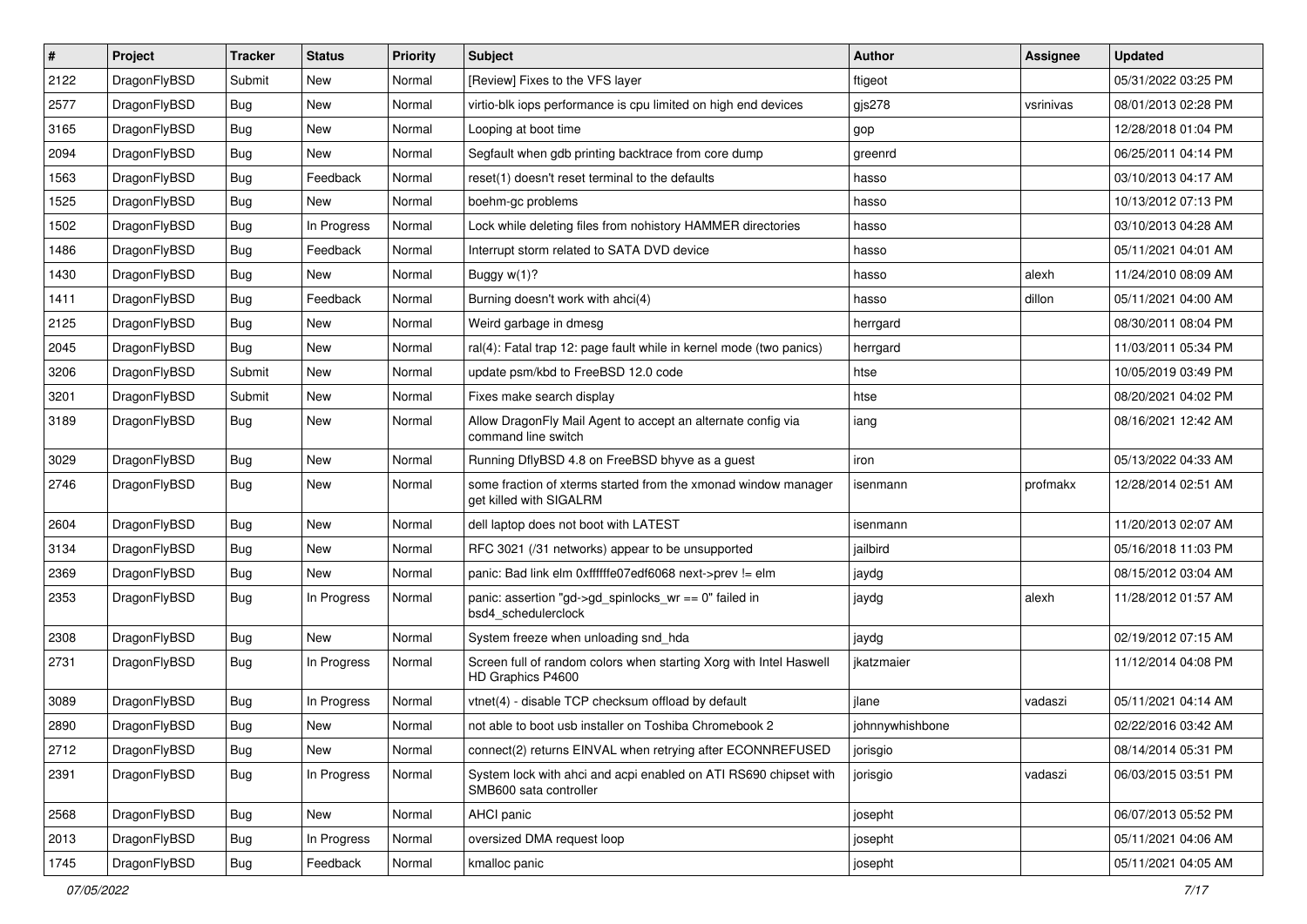| #    | Project      | <b>Tracker</b> | <b>Status</b> | <b>Priority</b> | Subject                                                                                                    | <b>Author</b> | Assignee  | <b>Updated</b>      |
|------|--------------|----------------|---------------|-----------------|------------------------------------------------------------------------------------------------------------|---------------|-----------|---------------------|
| 1330 | DragonFlyBSD | <b>Bug</b>     | Feedback      | Normal          | Hammer, usb disk, SYNCHRONIZE CACHE failure                                                                | josepht       |           | 06/02/2014 04:56 AM |
| 1717 | DragonFlyBSD | <b>Bug</b>     | Feedback      | Normal          | HAMMER panic in hammer_cursor_down()                                                                       | josepht1      |           | 05/11/2021 04:05 AM |
| 2245 | DragonFlyBSD | <b>Bug</b>     | New           | Normal          | panic: assertion "ref < &td->td_toks_end" failed in lwkt_gettoken at<br>/usr/src/sys/kern/lwkt_token.c:588 | iuanfra684    |           | 11/22/2011 07:41 PM |
| 2153 | DragonFlyBSD | Bug            | <b>New</b>    | Normal          | Too many unuseful warnings at boot                                                                         | juanfra684    |           | 10/18/2011 10:16 PM |
| 2444 | DragonFlyBSD | <b>Bug</b>     | New           | Normal          | Crash during Hammer overnight cleanup                                                                      | justin        |           | 11/04/2012 07:58 AM |
| 2090 | DragonFlyBSD | <b>Bug</b>     | Feedback      | Normal          | snd_hda does not support headphone automute                                                                | justin        |           | 03/29/2012 08:03 PM |
| 2645 | DragonFlyBSD | <b>Bug</b>     | New           | Normal          | panic with dsched fq and ioprio                                                                            | jyoung15      |           | 02/20/2014 07:29 AM |
| 1727 | DragonFlyBSD | <b>Bug</b>     | Feedback      | Normal          | CD boot panic (2.6.1) (usb?)                                                                               | kiril         |           | 05/15/2022 05:10 AM |
| 2288 | DragonFlyBSD | <b>Bug</b>     | Feedback      | Normal          | Random IO performance loss introduced since January 1st                                                    | lentferj      |           | 01/23/2013 04:21 PM |
| 1939 | DragonFlyBSD | <b>Bug</b>     | New           | Normal          | Panic on nightly build and stress test box                                                                 | lentferj      |           | 12/18/2010 08:41 AM |
| 1916 | DragonFlyBSD | <b>Bug</b>     | New           | Normal          | Constant crashes on x86_64 with UFS                                                                        | lentferj      |           | 11/21/2010 07:40 PM |
| 2892 | DragonFlyBSD | Bug            | <b>New</b>    | Normal          | swap_pager:indefinite wait bufferf error                                                                   | <b>Ihmwzy</b> |           | 02/21/2016 10:32 PM |
| 3310 | DragonFlyBSD | Bug            | In Progress   | Normal          | NVMM+QEMU fail to boot with UEFI: Mem Assist Failed<br>[gpa=0xfffffff0]                                    | liweitianux   |           | 01/11/2022 03:22 PM |
| 3028 | DragonFlyBSD | Bug            | In Progress   | Normal          | installer: confusion of set/get disk encryption passphrase dialogs                                         | liweitianux   | tuxillo   | 06/03/2022 05:13 PM |
| 2917 | DragonFlyBSD | Bug            | New           | Normal          | da8: reading primary partition table: error accessing offset<br>000000000000 for 512                       | liweitianux   |           | 05/11/2021 08:43 PM |
| 2565 | DragonFlyBSD | Bug            | <b>New</b>    | Normal          | "ifconfig ix0 up" panic                                                                                    | Itpig402a     |           | 06/03/2013 05:46 AM |
| 2434 | DragonFlyBSD | Bug            | New           | Normal          | BTX Halted - Boot fails on USB/GUI                                                                         | lucmv         |           | 10/17/2012 08:12 PM |
| 2808 | DragonFlyBSD | Bug            | New           | Normal          | X freeze by switching between X and VT - results in black screen                                           | lukesky333    |           | 05/11/2021 03:55 AM |
| 2531 | DragonFlyBSD | Bug            | New           | Normal          | camcontrol fails to disable APM                                                                            | m.lombardi85  |           | 03/23/2013 12:28 PM |
| 2370 | DragonFlyBSD | Bug            | <b>New</b>    | Normal          | panic: ffs valloc: dup alloc                                                                               | marino        | vsrinivas | 02/01/2013 09:28 AM |
| 2167 | DragonFlyBSD | Bug            | New           | Normal          | shutdown/reboot fails after uptime msg                                                                     | marino        |           | 11/28/2011 03:01 AM |
| 2092 | DragonFlyBSD | Bug            | New           | Normal          | Panic: Bad link elm 0x next->prev != elm                                                                   | masterblaster | dillon    | 12/04/2011 12:49 PM |
| 3035 | DragonFlyBSD | Bug            | New           | Normal          | panic: assertion "cpu >= 0 && cpu < ncpus" failed in netisr_cpuport<br>at /usr/src/sys/net/netisr2.h:87    | masu          |           | 05/11/2017 01:24 AM |
| 2809 | DragonFlyBSD | Bug            | <b>New</b>    | Normal          | hammer mirror-stream                                                                                       | masu          |           | 04/10/2015 12:33 AM |
| 1860 | DragonFlyBSD | Bug            | Feedback      | Normal          | Panic while creating UFS fs on vn(4) for initrd                                                            | matthias      |           | 02/29/2012 07:16 AM |
| 2067 | DragonFlyBSD | <b>Bug</b>     | New           | Normal          | sound/pcm: "play interrupt timeout, channel dead"                                                          | matthiasr     |           | 05/11/2021 03:55 AM |
| 2598 | DragonFlyBSD | <b>Bug</b>     | New           | Normal          | i386 via USB Booting                                                                                       | mbzadegan     |           | 10/21/2013 02:28 AM |
| 2644 | DragonFlyBSD | <b>Bug</b>     | Feedback      | Normal          | 3.6.0-REL trap 9 on boot                                                                                   | memmerto      |           | 11/27/2021 08:08 AM |
| 1293 | DragonFlyBSD | <b>Bug</b>     | New           | Normal          | 2.2.1-REL Installer Request                                                                                | mk            | tuxillo   | 05/11/2021 04:00 AM |
| 3317 | DragonFlyBSD | <b>Bug</b>     | In Progress   | Normal          | Network vtnet0 not working on Hetzner cloud                                                                | mneumann      |           | 06/18/2022 03:55 AM |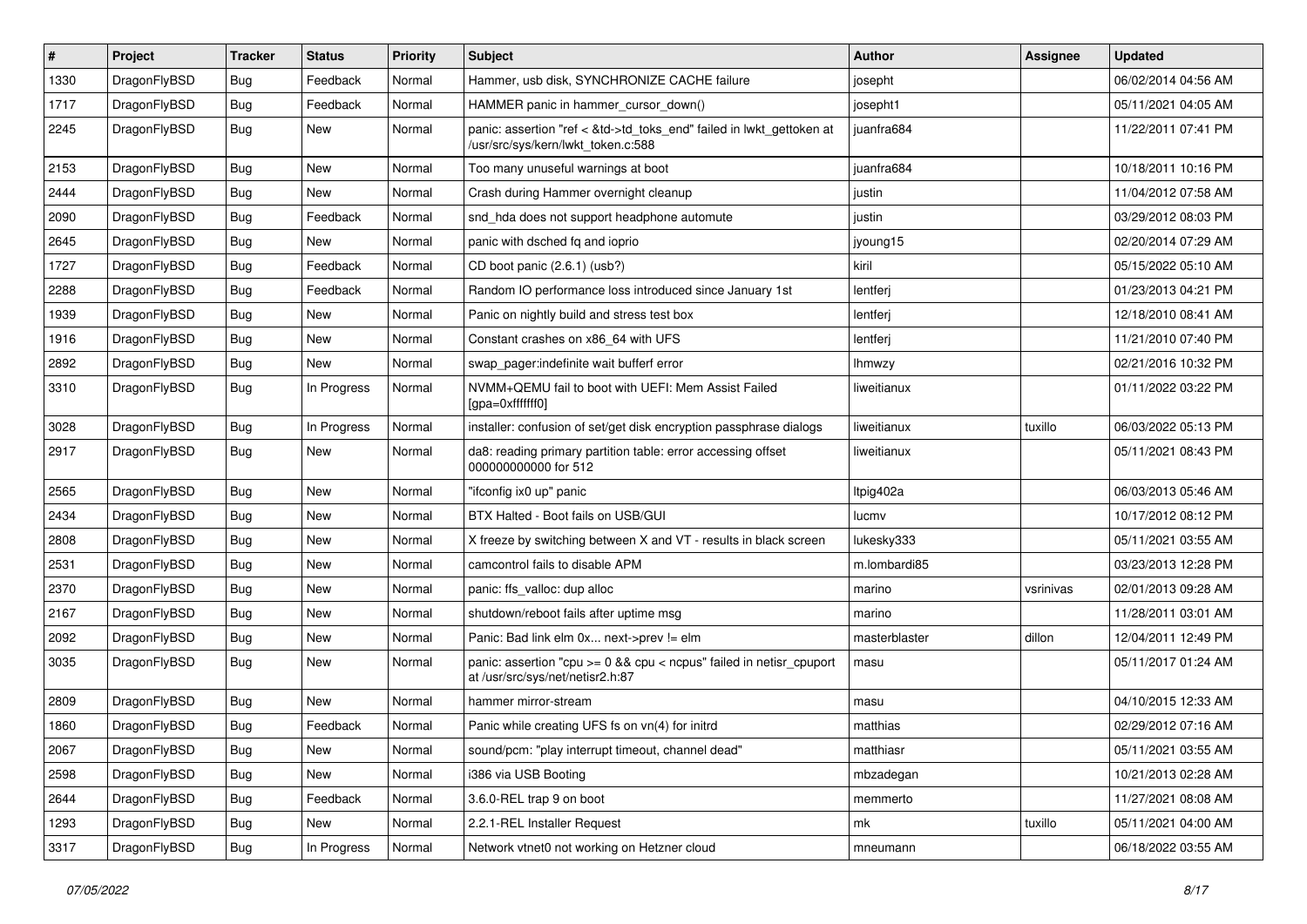| $\vert$ # | Project      | <b>Tracker</b> | <b>Status</b> | <b>Priority</b> | Subject                                                                                                            | <b>Author</b>          | <b>Assignee</b> | <b>Updated</b>      |
|-----------|--------------|----------------|---------------|-----------------|--------------------------------------------------------------------------------------------------------------------|------------------------|-----------------|---------------------|
| 3235      | DragonFlyBSD | Bug            | New           | Normal          | Kernel panic in devfs vnops.c                                                                                      | mneumann               |                 | 04/28/2020 07:00 AM |
| 3222      | DragonFlyBSD | Bug            | <b>New</b>    | Normal          | gcc - undefined reference to '__atomic_load' (missing libatomic?)                                                  | mneumann               |                 | 02/08/2020 02:45 AM |
| 2972      | DragonFlyBSD | <b>Bug</b>     | New           | Normal          | ipfw3 "deny to me" does not work correctly                                                                         | mneumann               |                 | 12/27/2016 12:11 PM |
| 2881      | DragonFlyBSD | <b>Bug</b>     | New           | Normal          | Pulseaudio hangs/resets system when starting X11                                                                   | mneumann               |                 | 01/09/2016 03:08 AM |
| 2788      | DragonFlyBSD | Bug            | <b>New</b>    | Normal          | ioctl GSLICEINFO: Not working for vnode slice                                                                      | mneumann               |                 | 02/12/2015 07:49 AM |
| 3218      | DragonFlyBSD | <b>Bug</b>     | New           | Normal          | Kernel panics are not sent to comconsole when booted over EFI                                                      | mqudsi                 |                 | 12/02/2019 08:52 PM |
| 168       | DragonFlyBSD | <b>Bug</b>     | In Progress   | Normal          | Livelocked limit engaged while trying to setup IPW wireless                                                        | mschacht               | sepherosa       | 05/11/2021 04:05 AM |
| 1144      | DragonFlyBSD | <b>Bug</b>     | Feedback      | Normal          | Incorrect clock under KVM                                                                                          | msylvan                |                 | 03/09/2013 01:17 PM |
| 2104      | DragonFlyBSD | <b>Bug</b>     | New           | Normal          | network configuration seg. fault on install CD                                                                     | navratil               |                 | 07/26/2011 07:55 AM |
| 2958      | DragonFlyBSD | Bug            | Feedback      | Normal          | Hammer FS dies during pruning after massive write load                                                             | neilb                  |                 | 10/11/2016 04:20 AM |
| 2957      | DragonFlyBSD | <b>Bug</b>     | Feedback      | Normal          | swapoff -a followed by swapon -a doesn't give your swap back                                                       | neilb                  |                 | 10/09/2016 04:17 AM |
| 2098      | DragonFlyBSD | Submit         | <b>New</b>    | Normal          | [PATCH] correct ath man page example<br>(/usr/src/share/man/man4/ath.4)                                            | nobody                 |                 | 11/15/2011 12:27 AM |
| 3215      | DragonFlyBSD | <b>Bug</b>     | New           | Normal          | Hang in tcdrain(3) after write(3)                                                                                  | noloader               |                 | 11/25/2019 03:08 PM |
| 2622      | DragonFlyBSD | <b>Bug</b>     | <b>New</b>    | Normal          | VAIO FIT15E fn keys support                                                                                        | nonsolosoft            |                 | 12/31/2013 01:31 AM |
| 2621      | DragonFlyBSD | <b>Bug</b>     | <b>New</b>    | Normal          | core dump using cdrom                                                                                              | nonsolosoft            |                 | 12/27/2013 12:43 AM |
| 2412      | DragonFlyBSD | <b>Bug</b>     | New           | Normal          | wlan0 fails to get address via dhclient                                                                            | nonsolosoft            |                 | 08/30/2012 05:55 AM |
| 2182      | DragonFlyBSD | Bug            | <b>New</b>    | Normal          | if msk PHY FIFO underrun/overflow                                                                                  | nonsolosoft            |                 | 09/03/2012 06:39 AM |
| 1193      | DragonFlyBSD | <b>Bug</b>     | New           | Normal          | kernel doesn't recognize cdrom drive                                                                               | nonsolosoft            |                 | 01/25/2014 09:11 PM |
| 3052      | DragonFlyBSD | <b>Bug</b>     | <b>New</b>    | Normal          | panic DragonFly v4.8.1-RELEASE by mounting a malformed NTFS<br>image [64.000]                                      | open.source@ribose.com |                 | 08/14/2017 03:22 AM |
| 3051      | DragonFlyBSD | Bug            | New           | Normal          | panic DragonFly v4.8.1-RELEASE by mounting a malformed NTFS<br>image [12.000]                                      | open.source@ribose.com |                 | 08/14/2017 03:20 AM |
| 3049      | DragonFlyBSD | Bug            | <b>New</b>    | Normal          | panic DragonFly v4.8.1-RELEASE by mounting a malformed<br>msdosfs image [12.128]                                   | open.source@ribose.com |                 | 08/14/2017 02:53 AM |
| 2802      | DragonFlyBSD | Bug            | New           | Normal          | USB Wifi urtwn0 crash from cd boot                                                                                 | opvalues               |                 | 03/10/2015 01:07 AM |
| 2799      | DragonFlyBSD | <b>Bug</b>     | New           | Normal          | Fatal trap 12 caused by moused(8) -p/dev/cual0                                                                     | opvalues               |                 | 03/04/2015 11:01 PM |
| 3152      | DragonFlyBSD | Bug            | Feedback      | Normal          | Console's size in ttyv0 and single user mode is sticking to 80x25,<br>while ttyv1 can make use of the whole screen | overtime               |                 | 02/24/2019 01:08 AM |
| 2874      | DragonFlyBSD | <b>Bug</b>     | <b>New</b>    | Normal          | make world DESTDIR=/emptydir fails                                                                                 | pascii                 |                 | 12/25/2015 07:04 AM |
| 2898      | DragonFlyBSD | <b>Bug</b>     | <b>New</b>    | Normal          | HAMMER panic                                                                                                       | pavalos                |                 | 11/03/2018 07:05 AM |
| 2526      | DragonFlyBSD | <b>Bug</b>     | New           | Normal          | hammer cleanup doesn't run on first day of DST                                                                     | pavalos                |                 | 10/18/2016 05:28 PM |
| 2248      | DragonFlyBSD | <b>Bug</b>     | New           | Normal          | sysctl panic                                                                                                       | pavalos                |                 | 11/23/2011 06:23 PM |
| 2199      | DragonFlyBSD | <b>Bug</b>     | <b>New</b>    | Normal          | screen segfaults if utmpx isn't present                                                                            | pavalos                |                 | 11/15/2011 10:52 PM |
| 2099      | DragonFlyBSD | <b>Bug</b>     | New           | Normal          | page fault panic in vm system                                                                                      | pavalos                |                 | 07/10/2011 08:51 AM |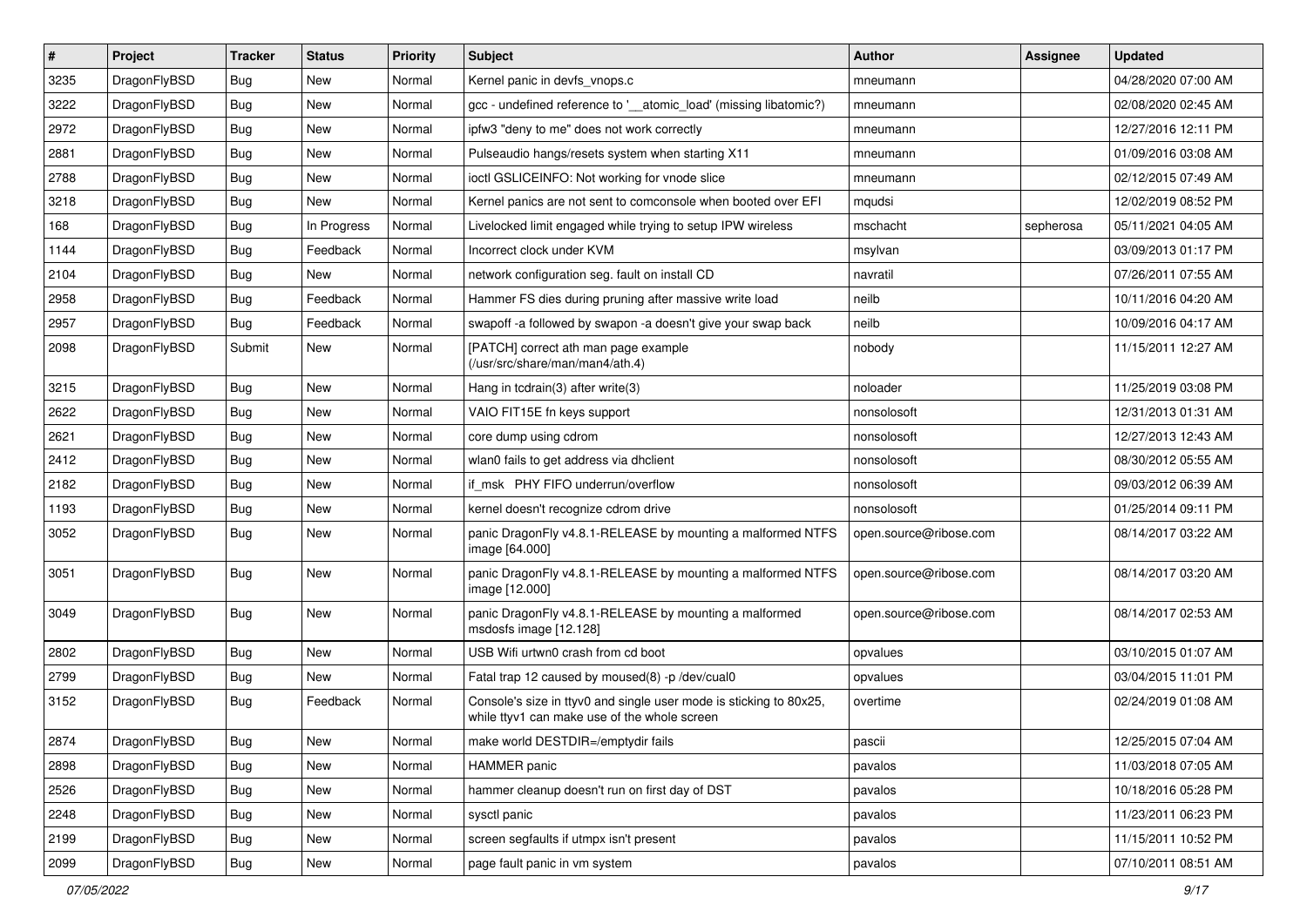| #    | Project      | <b>Tracker</b> | <b>Status</b> | <b>Priority</b> | <b>Subject</b>                                                                                                 | Author    | Assignee | <b>Updated</b>      |
|------|--------------|----------------|---------------|-----------------|----------------------------------------------------------------------------------------------------------------|-----------|----------|---------------------|
| 2048 | DragonFlyBSD | <b>Bug</b>     | <b>New</b>    | Normal          | panic: ffs_sync: rofs mod                                                                                      | pavalos   |          | 04/12/2011 05:45 AM |
| 2008 | DragonFlyBSD | Bug            | <b>New</b>    | Normal          | lwkt_setcpu_remote: td->td_flags 00800621 console flood                                                        | pavalos   |          | 03/06/2011 09:37 PM |
| 1969 | DragonFlyBSD | <b>Bug</b>     | <b>New</b>    | Normal          | pf-related network problem                                                                                     | pavalos   | lentferj | 02/01/2011 06:57 PM |
| 1949 | DragonFlyBSD | <b>Bug</b>     | New           | Normal          | iwn panic                                                                                                      | pavalos   |          | 01/30/2011 03:21 AM |
| 1946 | DragonFlyBSD | <b>Bug</b>     | <b>New</b>    | Normal          | ieee80211 panic                                                                                                | pavalos   | josepht  | 01/27/2011 06:00 PM |
| 1769 | DragonFlyBSD | Bug            | New           | Normal          | panic: assertion: tp->tt_msg->tt_cpuid == mycpuid in<br>tcp_callout_active                                     | pavalos   | sjg      | 05/15/2022 11:07 AM |
| 3226 | DragonFlyBSD | Bug            | New           | Normal          | Xorg freezes in vm: thread stuck in "objtrm1"                                                                  | peeter    |          | 04/08/2020 02:10 AM |
| 2970 | DragonFlyBSD | Bug            | <b>New</b>    | Normal          | kernel 4.7: "Is -I" causes panic on UDF filesystem: "bgetvp -<br>overlapping buffer"                           | peeter    |          | 12/21/2016 02:46 AM |
| 1943 | DragonFlyBSD | <b>Bug</b>     | <b>New</b>    | Normal          | hammer assertion panic                                                                                         | peter     |          | 12/27/2010 12:45 AM |
| 1990 | DragonFlyBSD | Bug            | New           | Normal          | /mnt too large to mount                                                                                        | peur.neu  |          | 02/16/2011 11:24 PM |
| 1951 | DragonFlyBSD | <b>Bug</b>     | <b>New</b>    | Normal          | dma_timeouts at phyaddr on a good hdd                                                                          | peur.neu  |          | 01/04/2011 07:12 AM |
| 3247 | DragonFlyBSD | <b>Bug</b>     | New           | Normal          | Kernel panic doing nothing much                                                                                | phma      |          | 09/12/2020 11:40 PM |
| 2816 | DragonFlyBSD | Bug            | <b>New</b>    | Normal          | A multitasking process being debugged can get stuck                                                            | phma      |          | 05/19/2015 03:57 AM |
| 2611 | DragonFlyBSD | <b>Bug</b>     | New           | Normal          | Change in IP address results in network not working                                                            | phma      |          | 12/05/2013 07:55 PM |
| 2557 | DragonFlyBSD | <b>Bug</b>     | <b>New</b>    | Normal          | stock 3.4.1 kernel halts during booting if dm and dm_target_crypt<br>are loaded and RAID controller is present | phma      |          | 05/12/2013 10:38 PM |
| 2389 | DragonFlyBSD | <b>Bug</b>     | <b>New</b>    | Normal          | computer crashed while listing processes                                                                       | phma      |          | 06/18/2012 02:49 PM |
| 2387 | DragonFlyBSD | Bug            | New           | Normal          | hammer ignores -t during dedup                                                                                 | phma      |          | 06/17/2012 12:30 PM |
| 2331 | DragonFlyBSD | <b>Bug</b>     | New           | Normal          | reading mouse mode from unopen file descriptor hangs mouse<br>driver                                           | phma      |          | 03/14/2012 09:43 AM |
| 2311 | DragonFlyBSD | Bug            | <b>New</b>    | Normal          | Xorg crash having something to do with drm                                                                     | phma      |          | 02/22/2012 09:59 AM |
| 2306 | DragonFlyBSD | <b>Bug</b>     | New           | Normal          | a crash starts the kernel debugger in text mode, but just reboots in X                                         | phma      |          | 02/11/2012 08:02 PM |
| 1559 | DragonFlyBSD | Bug            | <b>New</b>    | Normal          | kernel trap                                                                                                    | phma      |          | 11/27/2021 08:43 AM |
| 3302 | DragonFlyBSD | <b>Bug</b>     | <b>New</b>    | Normal          | Will not boot on System76 Lemur Pro (lemp10)                                                                   | piecuch   |          | 11/03/2021 10:21 AM |
| 3298 | DragonFlyBSD | Bug            | <b>New</b>    | Normal          | Running "w" and having logged in via XDM through VNC, "w" prints<br>an extra error message                     | piecuch   |          | 10/25/2021 09:16 AM |
| 3239 | DragonFlyBSD | Bug            | <b>New</b>    | Normal          | unable to SIGKILL glitched emacs                                                                               | piecuch   |          | 05/26/2020 03:30 AM |
| 3238 | DragonFlyBSD | <b>Bug</b>     | New           | Normal          | race conditions when printing from vkernel console                                                             | piecuch   |          | 05/19/2020 02:50 PM |
| 2496 | DragonFlyBSD | <b>Bug</b>     | <b>New</b>    | Normal          | NTFS malloc limit exceeded                                                                                     | plasmob   | tuxillo  | 02/19/2013 08:47 AM |
| 3245 | DragonFlyBSD | <b>Bug</b>     | New           | Normal          | panic: free: guard1x fail, i915 load from loader.conf                                                          | polachok  |          | 08/21/2020 10:36 AM |
| 1101 | DragonFlyBSD | <b>Bug</b>     | Feedback      | Normal          | ohci related panic                                                                                             | polachok  |          | 05/11/2021 04:00 AM |
| 1577 | DragonFlyBSD | Bug            | Feedback      | Normal          | panic: assertion: leaf->base.obj_id == ip->obj_id in<br>hammer_ip_delete_range                                 | qhwt+dfly |          | 05/11/2021 04:01 AM |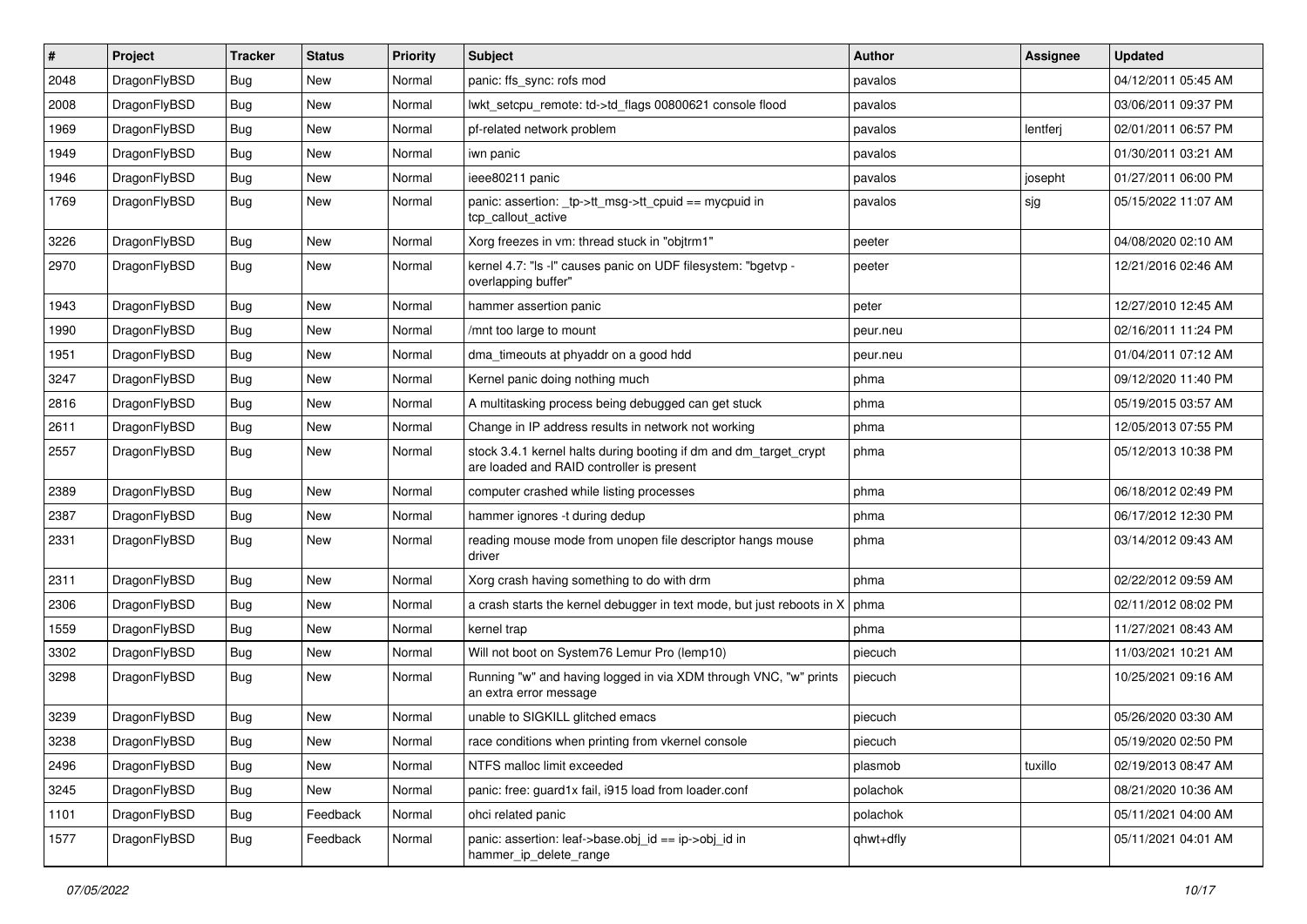| #    | Project      | <b>Tracker</b> | <b>Status</b> | <b>Priority</b> | Subject                                                                                                                                                                                           | <b>Author</b> | Assignee | <b>Updated</b>      |
|------|--------------|----------------|---------------|-----------------|---------------------------------------------------------------------------------------------------------------------------------------------------------------------------------------------------|---------------|----------|---------------------|
| 1387 | DragonFlyBSD | <b>Bug</b>     | Feedback      | Normal          | zero-size malloc and ps: kvm_getprocs: Bad address                                                                                                                                                | qhwt+dfly     |          | 05/11/2021 04:00 AM |
| 1368 | DragonFlyBSD | <b>Bug</b>     | In Progress   | Normal          | suspend signal race?                                                                                                                                                                              | qhwt+dfly     |          | 05/11/2021 03:51 AM |
| 570  | DragonFlyBSD | <b>Bug</b>     | Feedback      | Normal          | 1.8.x: ACPI problems                                                                                                                                                                              | qhwt+dfly     |          | 06/02/2014 03:45 AM |
| 1942 | DragonFlyBSD | <b>Bug</b>     | <b>New</b>    | Normal          | locking against myself in getcacheblk()?                                                                                                                                                          | qhwt.dfly     |          | 05/31/2022 02:15 PM |
| 1917 | DragonFlyBSD | Bug            | New           | Normal          | panic: assertion: (RB_EMPTY(&ip->rec_tree) && (ip->flags &<br>HAMMER_INODE_XDIRTY) == 0)    (!RB_EMPTY(&ip->rec_tree)<br>&& (ip->flags & HAMMER_INODE_XDIRTY) != 0) in<br>hammer flush inode done | qhwt.dfly     |          | 11/24/2010 03:23 AM |
| 1876 | DragonFlyBSD | <b>Bug</b>     | New           | Normal          | devfs in jail + logging out from console(ttyv1+) -> panic                                                                                                                                         | qhwt.dfly     | tuxillo  | 05/31/2022 03:24 PM |
| 2371 | DragonFlyBSD | <b>Bug</b>     | New           | Normal          | Timezone problem with America/Sao_Paulo                                                                                                                                                           | raitech       |          | 05/17/2012 01:42 PM |
| 1560 | DragonFlyBSD | <b>Bug</b>     | Feedback      | Normal          | Unable to modify partition table on ThinkPad T61p during install                                                                                                                                  | rehsack       |          | 01/15/2015 08:57 AM |
| 3313 | DragonFlyBSD | Bug            | New           | Normal          | Can't boot from my live USB at all. The kernel loading process<br>hangs.                                                                                                                          | rempas        |          | 06/03/2022 12:16 AM |
| 2822 | DragonFlyBSD | <b>Bug</b>     | New           | Normal          | USB 3.0 stick throws "reading primary partition table: error<br>accessing offset 000[] for 152" error, while the stick works on any<br>other OS I tested                                          | revuwa        | profmakx | 06/29/2015 05:56 AM |
| 1836 | DragonFlyBSD | <b>Bug</b>     | New           | Normal          | Incorrect TCP checksum show up in tcpdump                                                                                                                                                         | robgar1       |          | 05/15/2022 11:22 AM |
| 2430 | DragonFlyBSD | <b>Bug</b>     | <b>New</b>    | Normal          | Alternate Password Hash method                                                                                                                                                                    | robin.carey1  |          | 10/07/2012 06:28 AM |
| 2138 | DragonFlyBSD | <b>Bug</b>     | New           | Normal          | > 100% CPU usage                                                                                                                                                                                  | robin.carey1  |          | 09/26/2011 12:20 PM |
| 2626 | DragonFlyBSD | Bug            | New           | Normal          | iwn driver drops with error: "firmware error 'iwn intr: fatal firmware<br>error"                                                                                                                  | rodyaj        |          | 01/09/2014 05:50 AM |
| 2738 | DragonFlyBSD | Bug            | New           | Normal          | Hammer: Strange behavior when trying to recover old version of<br>moved file                                                                                                                      | roland        |          | 11/20/2014 08:02 AM |
| 3141 | DragonFlyBSD | <b>Bug</b>     | New           | Normal          | dhclient blocks boot process                                                                                                                                                                      | rowo          |          | 12/16/2018 11:01 AM |
| 2080 | DragonFlyBSD | <b>Bug</b>     | New           | Normal          | panic: lockmgr thrd sleep: called from interrupt, ipi, or hard code<br>section                                                                                                                    | rumcic        |          | 05/30/2011 05:06 PM |
| 2072 | DragonFlyBSD | <b>Bug</b>     | New           | Normal          | Fatal trap 12: stopped at lwkt send ipig3                                                                                                                                                         | rumcic        |          | 05/17/2011 04:12 AM |
| 1975 | DragonFlyBSD | <b>Bug</b>     | New           | Normal          | Applications seg fault in select() and poll()                                                                                                                                                     | rumcic        |          | 05/31/2022 02:58 PM |
| 1874 | DragonFlyBSD | <b>Bug</b>     | New           | Normal          | mpd listening on all IPs, accepting only on one                                                                                                                                                   | rumcic        |          | 05/08/2011 01:01 PM |
| 1873 | DragonFlyBSD | Bug            | New           | Normal          | Panic upon usb mouse detach and reattaching                                                                                                                                                       | rumcic        |          | 02/01/2011 09:53 AM |
| 1580 | DragonFlyBSD | Bug            | Feedback      | Normal          | Panic (Fatal trap 12: page fault while in kernel mode) while playing<br>with pf and netif names                                                                                                   | rumcic        |          | 12/21/2018 01:21 AM |
| 1489 | DragonFlyBSD | Bug            | Feedback      | Normal          | panic: ufs_dirbad: bad dir                                                                                                                                                                        | rumcic        |          | 03/10/2013 04:34 AM |
| 1250 | DragonFlyBSD | <b>Bug</b>     | Feedback      | Normal          | Panic upon plugging an USB flash drive into the machine                                                                                                                                           | rumcic        |          | 03/10/2013 05:17 AM |
| 1249 | DragonFlyBSD | <b>Bug</b>     | Feedback      | Normal          | panic: ffs vfree: freeing free inode                                                                                                                                                              | rumcic        |          | 03/10/2013 05:13 AM |
| 1218 | DragonFlyBSD | <b>Bug</b>     | In Progress   | Normal          | panic: assertion: error == 0 in hammer_start_transaction                                                                                                                                          | rumcic        |          | 05/11/2021 04:00 AM |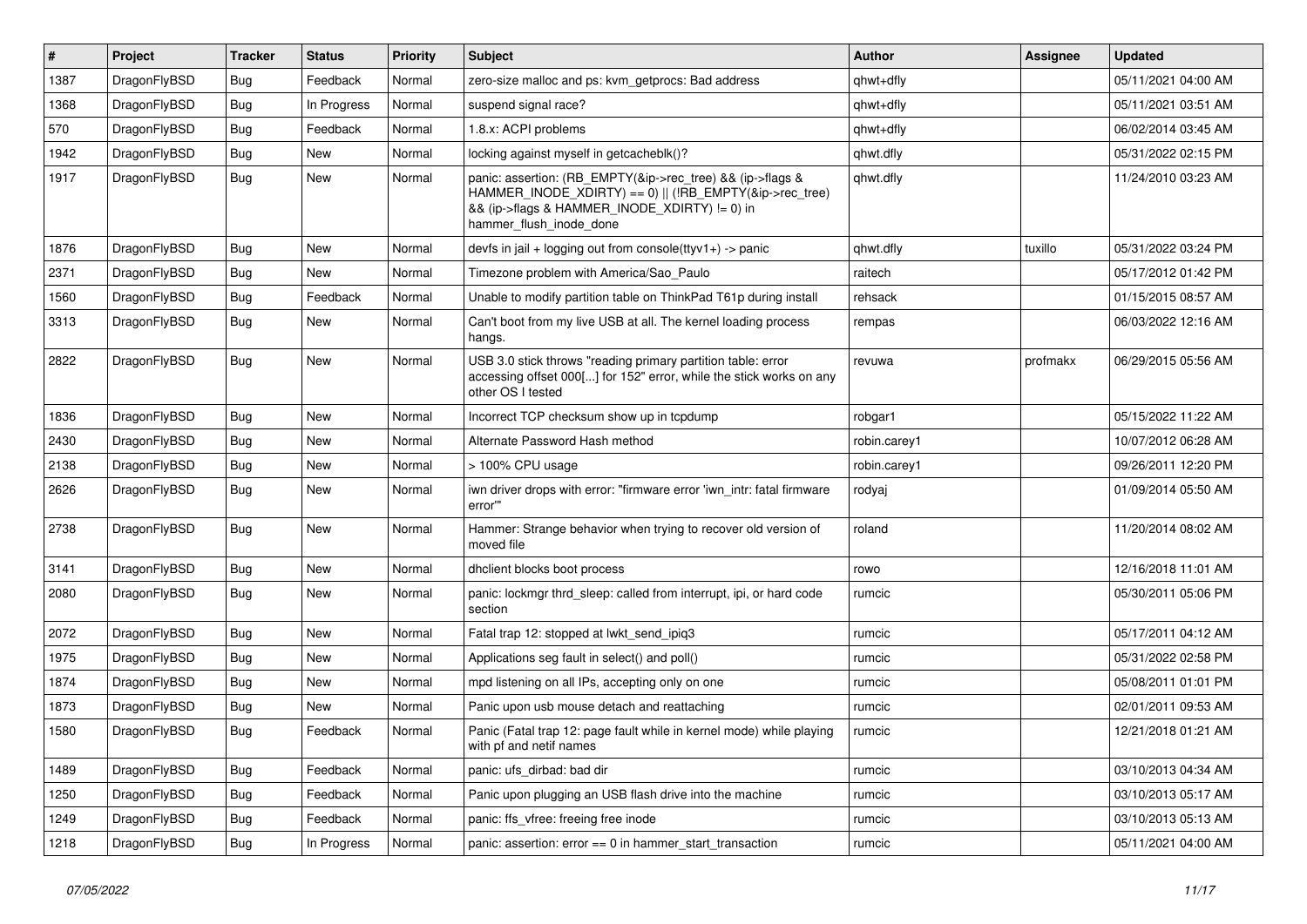| $\sharp$ | Project      | <b>Tracker</b> | <b>Status</b> | <b>Priority</b> | Subject                                                                              | Author     | Assignee | <b>Updated</b>      |
|----------|--------------|----------------|---------------|-----------------|--------------------------------------------------------------------------------------|------------|----------|---------------------|
| 998      | DragonFlyBSD | Bug            | In Progress   | Normal          | Unconfiguring a vn while it is mounted                                               | rumcic     | tuxillo  | 05/11/2021 04:00 AM |
| 1192     | DragonFlyBSD | Submit         | <b>New</b>    | Normal          | KKASSERTs in sys/kern/uipc_{msg,socket}.c are too strict                             | rumcic     |          | 05/11/2021 04:07 AM |
| 2316     | DragonFlyBSD | Bug            | New           | Normal          | Ungraceful invalid password handling for adding a new user in the<br>installer       | rune       |          | 04/27/2012 11:23 PM |
| 2549     | DragonFlyBSD | Bug            | In Progress   | Normal          | netgraph7: Kernel page fault.                                                        | russiane39 | nant     | 05/10/2013 11:20 PM |
| 3047     | DragonFlyBSD | Bug            | New           | Normal          | HAMMER critical write error                                                          | samuel     |          | 06/19/2019 09:50 AM |
| 2123     | DragonFlyBSD | Bug            | New           | Normal          | hammer is losing files                                                               | schmir     |          | 08/30/2011 07:56 PM |
| 2100     | DragonFlyBSD | Bug            | Feedback      | Normal          | devfs related panic                                                                  | sepherosa  | alexh    | 07/10/2011 02:29 PM |
| 2042     | DragonFlyBSD | Bug            | New           | Normal          | kernel panic, when run boot0cfg                                                      | sepherosa  |          | 05/31/2022 03:01 PM |
| 1944     | DragonFlyBSD | <b>Bug</b>     | New           | Normal          | panic: backing_object 0xdea7b258 was somehow re-referenced<br>during collapse!       | sepherosa  |          | 12/27/2010 02:06 AM |
| 2924     | DragonFlyBSD | Bug            | New           | Normal          | cat -v fails to tag characters in extended table with M- prefix with<br>some locales | sevan      |          | 07/11/2016 07:18 AM |
| 3160     | DragonFlyBSD | Submit         | In Progress   | Normal          | State the implementation difference in pkill/pgrep manual                            | sevan      | tuxillo  | 06/03/2022 05:15 PM |
| 2933     | DragonFlyBSD | Submit         | New           | Normal          | Remove unix domain socket support from cat(1)                                        | sevan      |          | 08/01/2016 08:10 PM |
| 2124     | DragonFlyBSD | <b>Bug</b>     | New           | Normal          | getty repeating too quickly on port /dev/ttyv0                                       | sgeorge.ml |          | 09/01/2011 04:28 AM |
| 2891     | DragonFlyBSD | Bug            | New           | Normal          | Kernel panic in IEEE802.11 related code                                              | shamaz     |          | 05/29/2016 05:49 PM |
| 2863     | DragonFlyBSD | Bug            | <b>New</b>    | Normal          | HAMMER synch tid is zero                                                             | shamaz     |          | 12/12/2015 11:24 PM |
| 2820     | DragonFlyBSD | Bug            | New           | Normal          | TP-Link USB Wi-Fi adapter cannot be reattached to the system                         | shamaz     |          | 05/22/2015 09:45 PM |
| 1961     | DragonFlyBSD | Bug            | <b>New</b>    | Normal          | Can't create dump from DDB                                                           | shamaz     |          | 01/29/2011 09:02 PM |
| 1935     | DragonFlyBSD | Bug            | New           | Normal          | mouse does not work after switching between x and console                            | shamaz     |          | 12/13/2010 10:06 AM |
| 1884     | DragonFlyBSD | <b>Bug</b>     | New           | Normal          | System completely freezes while listening music (devbuf: malloc<br>limit exceeded)   | shamaz     |          | 01/24/2011 05:00 PM |
| 2061     | DragonFlyBSD | Bug            | <b>New</b>    | Normal          | USB keyboard boot panic                                                              | sjg        |          | 05/04/2012 12:20 AM |
| 1786     | DragonFlyBSD | <b>Bug</b>     | New           | Normal          | Calling NULL function pointer initiates panic loop                                   | sjg        |          | 10/11/2010 05:28 PM |
| 1302     | DragonFlyBSD | Bug            | In Progress   | Normal          | Checkpoint regression?                                                               | sjg        | sjg      | 07/10/2013 05:22 PM |
| 1964     | DragonFlyBSD | <b>Bug</b>     | <b>New</b>    | Normal          | iwn (panic assertion : wlan assert serialized)                                       | sjmm.ptr   | josepht  | 02/01/2011 12:57 PM |
| 2936     | DragonFlyBSD | <b>Bug</b>     | <b>New</b>    | Normal          | loader.efi crashes while loading kernel                                              | spaceille  |          | 08/20/2016 06:17 AM |
| 2587     | DragonFlyBSD | Bug            | New           | Normal          | SATA DVD writer not detected by DragonFly                                            | srussell   |          | 09/04/2020 08:55 AM |
| 2586     | DragonFlyBSD | <b>Bug</b>     | New           | Normal          | pf: "modulate" state seems problematic                                               | srussell   |          | 09/25/2013 07:36 PM |
| 2077     | DragonFlyBSD | <b>Bug</b>     | <b>New</b>    | Normal          | USB devices conflicting                                                              | srussell   |          | 05/17/2011 05:12 PM |
| 2055     | DragonFlyBSD | <b>Bug</b>     | New           | Normal          | $ssh + IPV6 + bridge \Rightarrow$ connection freezes                                 | steve      |          | 04/24/2011 07:13 PM |
| 2004     | DragonFlyBSD | <b>Bug</b>     | New           | Normal          | LWKT_WAIT_IPIQ panic                                                                 | steve      |          | 03/08/2011 05:46 PM |
| 2082     | DragonFlyBSD | <b>Bug</b>     | New           | Normal          | dfbsd 2.10.1 amd64 - mc port build error with 'bmake bin-install'                    | sun-doctor |          | 05/25/2011 07:18 PM |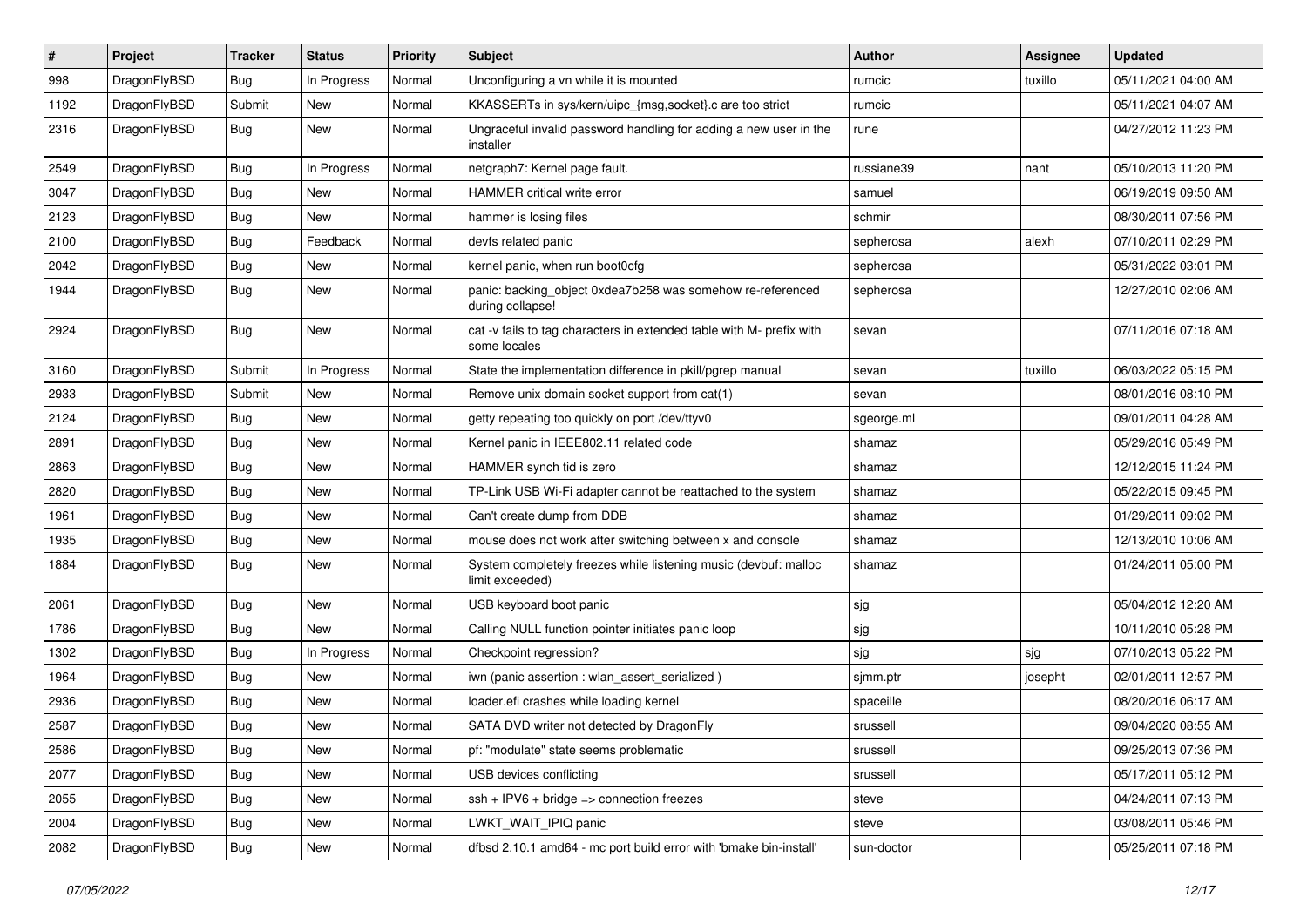| $\vert$ # | Project      | <b>Tracker</b> | <b>Status</b> | <b>Priority</b> | Subject                                                                                                  | Author            | Assignee | <b>Updated</b>      |
|-----------|--------------|----------------|---------------|-----------------|----------------------------------------------------------------------------------------------------------|-------------------|----------|---------------------|
| 2509      | DragonFlyBSD | <b>Bug</b>     | New           | Normal          | Redefinition of DIRBLKSIZ in restore(8)                                                                  | swildner          |          | 06/04/2022 04:40 AM |
| 1913      | DragonFlyBSD | Bug            | New           | Normal          | panic: assertion: ip->flush_state != HAMMER_FST_FLUSH in<br>hammer flush inode core                      | swildner          |          | 11/20/2010 05:27 PM |
| 1907      | DragonFlyBSD | Bug            | New           | Normal          | Hammer crash in hammer flusher flush()                                                                   | swildner          |          | 11/11/2010 05:07 AM |
| 243       | DragonFlyBSD | <b>Bug</b>     | Feedback      | Normal          | weird behavior in the shell                                                                              | swildner          |          | 05/31/2022 02:51 PM |
| 3217      | DragonFlyBSD | <b>Bug</b>     | New           | Normal          | rescue tools: make install fails if rescue folder doesn't exist                                          | t dfbsd           |          | 11/27/2019 08:16 PM |
| 3036      | DragonFlyBSD | Bug            | <b>New</b>    | Normal          | panic in icmp redirect start() ASSERT IN NETISR(0)                                                       | tautolog          |          | 05/11/2017 07:27 PM |
| 3135      | DragonFlyBSD | Submit         | New           | Normal          | Add EVFILT_RECV and EVFILT_SEND                                                                          | tautolog          |          | 05/25/2018 09:59 PM |
| 2921      | DragonFlyBSD | Submit         | New           | Normal          | Allow moused to accept userland mouse events                                                             | tautolog          |          | 05/11/2021 04:08 AM |
| 2609      | DragonFlyBSD | <b>Bug</b>     | New           | Normal          | master: panic: assertion<br>"LWKT_TOKEN_HELD_ANY(vm_object_token(object))" failed in<br>swp_pager_lookup | thomas.nikolajsen |          | 11/28/2013 11:36 AM |
| 2436      | DragonFlyBSD | Bug            | New           | Normal          | panic: assertion "lp->lwp_qcpu == dd->cpuid" failed in<br>dfly_acquire_curproc                           | thomas.nikolajsen |          | 01/23/2013 11:07 AM |
| 1984      | DragonFlyBSD | Bug            | New           | Normal          | hammer mount fails after crash - HAMMER: FIFO record bad head<br>signature                               | thomas.nikolajsen |          | 03/08/2011 06:57 PM |
| 2459      | DragonFlyBSD | <b>Bug</b>     | Feedback      | Normal          | apic problems with HP Probook 4510s                                                                      | thowe             |          | 11/27/2021 08:22 AM |
| 3316      | DragonFlyBSD | Bug            | New           | Normal          | hammer2_dirent_create() allows creating >1 dirents with the same<br>name                                 | tkusumi           |          | 06/05/2022 12:35 PM |
| 3269      | DragonFlyBSD | Bug            | In Progress   | Normal          | Is double-buffer'd buf still required by HAMMER2?                                                        | tkusumi           |          | 05/12/2021 04:09 PM |
| 3249      | DragonFlyBSD | Bug            | <b>New</b>    | Normal          | HAMMER2 fsync(2) not working properly                                                                    | tkusumi           |          | 09/21/2020 07:07 AM |
| 3246      | DragonFlyBSD | <b>Bug</b>     | New           | Normal          | HAMMER2 unable to handle ENOSPC properly                                                                 | tkusumi           |          | 09/04/2020 11:11 AM |
| 3184      | DragonFlyBSD | Bug            | <b>New</b>    | Normal          | tsleep(9) return value when PCATCH specified                                                             | tkusumi           |          | 04/03/2019 06:49 AM |
| 2857      | DragonFlyBSD | Bug            | New           | Normal          | hammer stalls via bitcoin-qt                                                                             | tkusumi           |          | 11/30/2015 06:52 AM |
| 3312      | DragonFlyBSD | Submit         | New           | Normal          | hammer2: redundant chain modify after chain creation                                                     | tkusumi           |          | 05/15/2022 01:35 PM |
| 3142      | DragonFlyBSD | Submit         | New           | Normal          | lib/libdmsg: Unbreak using new API EVP_CIPHER_CTX_new()                                                  | tkusumi           |          | 07/08/2018 04:18 AM |
| 2812      | DragonFlyBSD | <b>Bug</b>     | New           | Normal          | Panic on Intel DE3815TYKHE                                                                               | tmorp             |          | 05/14/2015 03:14 PM |
| 2473      | DragonFlyBSD | Bug            | New           | Normal          | Kernel crash when trying to up the wpi0 device (Dfly<br>v3.3.0.758.g47388-DEVELOPMENT)                   | tomaz             |          | 02/24/2014 08:50 AM |
| 1579      | DragonFlyBSD | <b>Bug</b>     | Feedback      | Normal          | dfly 2.4.1 does not like HP DL360G4p and Smart Array 6400 with<br><b>MSA20</b>                           | tomaz.borstnar    | tuxillo  | 06/02/2014 02:44 PM |
| 1282      | DragonFlyBSD | Bug            | Feedback      | Normal          | panic (trap 12) when booting SMP kernel on Atom 330 (dual core)                                          | tomaz.borstnar    |          | 05/11/2021 04:00 AM |
| 3319      | DragonFlyBSD | <b>Bug</b>     | New           | Normal          | setproctitle() calls can change effect of later setproctitle() calls                                     | tonyc             |          | 06/29/2022 06:10 PM |
| 3252      | DragonFlyBSD | Bug            | New           | Normal          | tcsetattr/tcgetattr set errno incorrectly on non-TTY                                                     | tonyc             |          | 10/26/2020 09:34 PM |
| 806       | DragonFlyBSD | <b>Bug</b>     | Feedback      | Normal          | boot error on MacBook                                                                                    | tralamazza        |          | 06/04/2022 05:28 AM |
| 3231      | DragonFlyBSD | Bug            | New           | Normal          | wifi drops on 5.8                                                                                        | tse               |          | 04/06/2020 05:08 AM |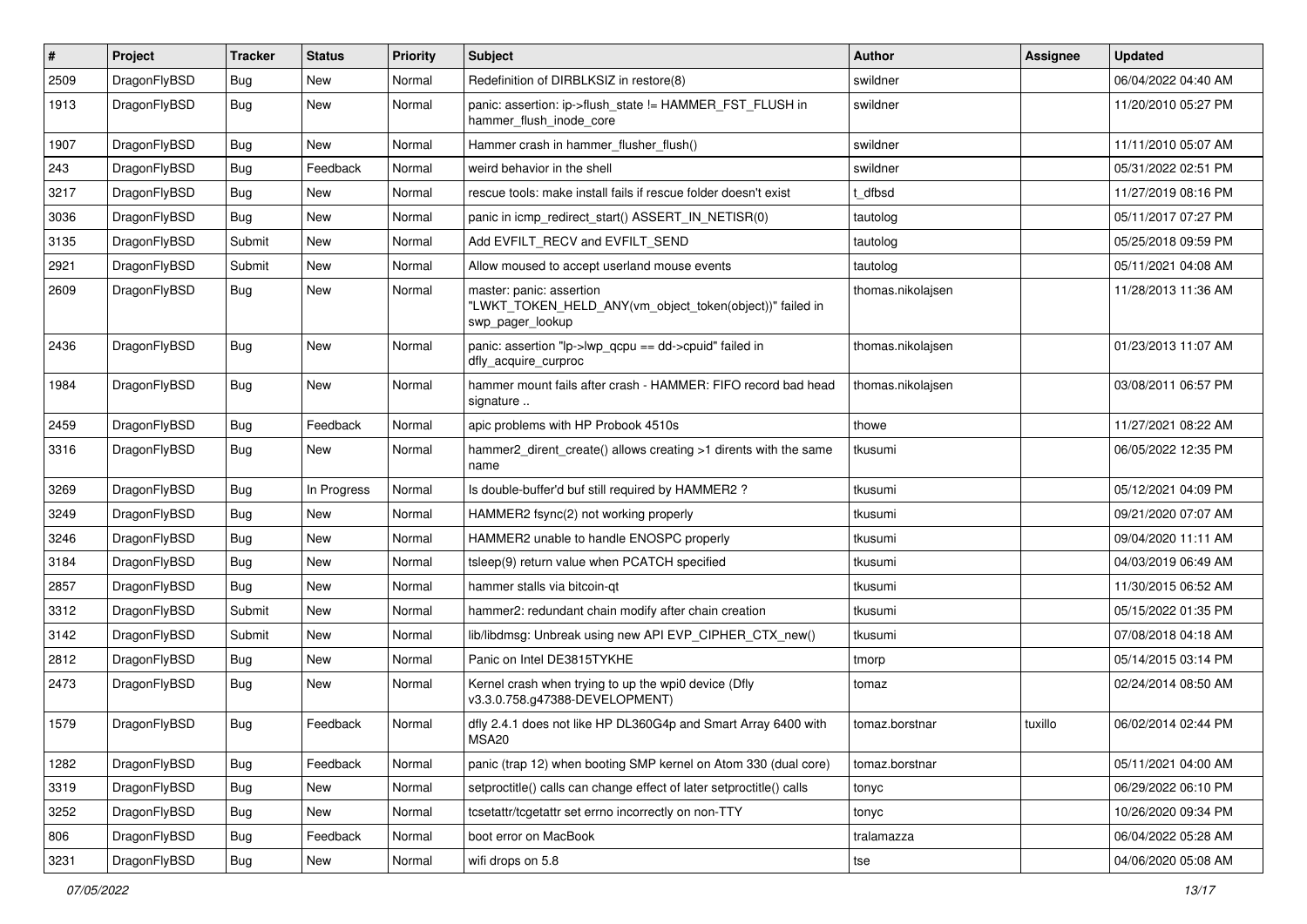| $\vert$ # | <b>Project</b> | <b>Tracker</b> | <b>Status</b> | Priority | <b>Subject</b>                                                                               | Author  | Assignee | <b>Updated</b>      |
|-----------|----------------|----------------|---------------|----------|----------------------------------------------------------------------------------------------|---------|----------|---------------------|
| 3225      | DragonFlyBSD   | Bug            | New           | Normal   | nfsd freeze when using gemu                                                                  | tse     |          | 03/17/2020 11:52 AM |
| 3208      | DragonFlyBSD   | Bug            | <b>New</b>    | Normal   | Crash related to nfsd                                                                        | tse     |          | 06/11/2020 05:52 AM |
| 3199      | DragonFlyBSD   | <b>Bug</b>     | <b>New</b>    | Normal   | PFS label not found panic                                                                    | tse     |          | 08/21/2019 03:51 AM |
| 3197      | DragonFlyBSD   | Bug            | <b>New</b>    | Normal   | DragonFly upgrades                                                                           | tse     |          | 04/18/2020 04:18 PM |
| 3170      | DragonFlyBSD   | <b>Bug</b>     | <b>New</b>    | Normal   | repeatable nfsd crash                                                                        | tse     |          | 06/11/2020 05:52 AM |
| 3314      | DragonFlyBSD   | Bug            | <b>New</b>    | Normal   | Bring virtio console(4) from FreeBSD                                                         | tuxillo | tuxillo  | 05/29/2022 08:24 AM |
| 3295      | DragonFlyBSD   | <b>Bug</b>     | In Progress   | Normal   | Adapt devel/libvirt for nvmm                                                                 | tuxillo | tuxillo  | 11/03/2021 04:56 PM |
| 3196      | DragonFlyBSD   | Bug            | New           | Normal   | test issue after redmine upgrade (2)                                                         | tuxillo |          | 07/05/2019 04:33 AM |
| 3157      | DragonFlyBSD   | <b>Bug</b>     | <b>New</b>    | Normal   | TP-Link UE300 not working in 5.2-RELEASE                                                     | tuxillo |          | 11/15/2018 02:08 PM |
| 2647      | DragonFlyBSD   | Bug            | New           | Normal   | HAMMER panic on 3.6.0                                                                        | tuxillo |          | 05/11/2021 03:54 AM |
| 2641      | DragonFlyBSD   | <b>Bug</b>     | New           | Normal   | Panic when loading natapci as module                                                         | tuxillo |          | 05/11/2021 03:54 AM |
| 2630      | DragonFlyBSD   | Bug            | New           | Normal   | Bring in latest iconv fixes from FreeBSD10 as well as csmapper<br>updates                    | tuxillo |          | 05/11/2021 03:54 AM |
| 2629      | DragonFlyBSD   | Bug            | New           | Normal   | Replace gcc44 with llvm34, clang34, and libc++                                               | tuxillo |          | 06/02/2014 02:30 PM |
| 2556      | DragonFlyBSD   | <b>Bug</b>     | Feedback      | Normal   | DragonFly v3.5.0.81.gd3479 - Process signal weirdness                                        | tuxillo |          | 12/17/2013 03:48 PM |
| 2498      | DragonFlyBSD   | <b>Bug</b>     | New           | Normal   | DFBSD v3.2.2-RELEASE - LIST_FIRST(&bp->b_dep) == NULL"<br>failed in vfs_vmio_release         | tuxillo |          | 05/31/2022 04:09 PM |
| 2358      | DragonFlyBSD   | Bug            | In Progress   | Normal   | DFBSD v3.0.2.32.g928ca - panic: hammer: insufficient undo FIFO<br>space!                     | tuxillo | tuxillo  | 05/10/2021 02:50 AM |
| 2351      | DragonFlyBSD   | Bug            | In Progress   | Normal   | DFBSD v3.1.0.579.g44ccf - Stuck during startup, random freezes                               | tuxillo |          | 04/24/2012 08:21 AM |
| 2345      | DragonFlyBSD   | <b>Bug</b>     | In Progress   | Normal   | DFBSD v3.1.0.457.gd679f - NFS panic on diskless station                                      | tuxillo |          | 04/07/2012 05:22 PM |
| 2283      | DragonFlyBSD   | Bug            | <b>New</b>    | Normal   | DFBSD DragonFly v2.13.0.957.g4f459 - pmap release: page<br>should already be gone 0xc27120bc | tuxillo |          | 01/23/2012 03:03 AM |
| 2282      | DragonFlyBSD   | Bug            | In Progress   | Normal   | gdb segfaults with certain corefiles                                                         | tuxillo |          | 01/18/2012 04:40 PM |
| 2224      | DragonFlyBSD   | <b>Bug</b>     | New           | Normal   | v2.13.0.291.gaa7ec - Panic on fq while installing world                                      | tuxillo |          | 11/18/2011 01:40 AM |
| 2171      | DragonFlyBSD   | Bug            | New           | Normal   | DFBSD v2.13.0.151.gdc8442 - panic: assertion "(*ptep &<br>$(PG_MANAGED PG_V)) == PG_V"$      | tuxillo |          | 11/04/2011 05:06 PM |
| 2166      | DragonFlyBSD   | Bug            | <b>New</b>    | Normal   | DFBSD v2.13.0.109.g05b9d - Strange lockups                                                   | tuxillo |          | 10/29/2011 11:20 AM |
| 2129      | DragonFlyBSD   | Bug            | New           | Normal   | DFBSD v2.11.0.661.gf9438 i386 - panic: lockmgr thrd_sleep                                    | tuxillo |          | 09/05/2011 09:49 AM |
| 2084      | DragonFlyBSD   | Bug            | New           | Normal   | DFBSD v2.11.0.242.g4d317 - panic: zone: entry not free                                       | tuxillo |          | 07/03/2012 01:23 AM |
| 2078      | DragonFlyBSD   | Bug            | New           | Normal   | DFBSD i386 v2.11.0.201.g3ed2f - Panic during installworld into a<br>vn0 device               | tuxillo |          | 05/19/2011 07:50 PM |
| 1959      | DragonFlyBSD   | Bug            | New           | Normal   | DFBSD v2.9.1.422.gc98f2 - Panic during boot - IPv6 and PF                                    | tuxillo |          | 01/13/2011 03:37 AM |
| 1867      | DragonFlyBSD   | Bug            | New           | Normal   | it(4) motherboard and fan problems                                                           | tuxillo |          | 07/08/2011 10:48 AM |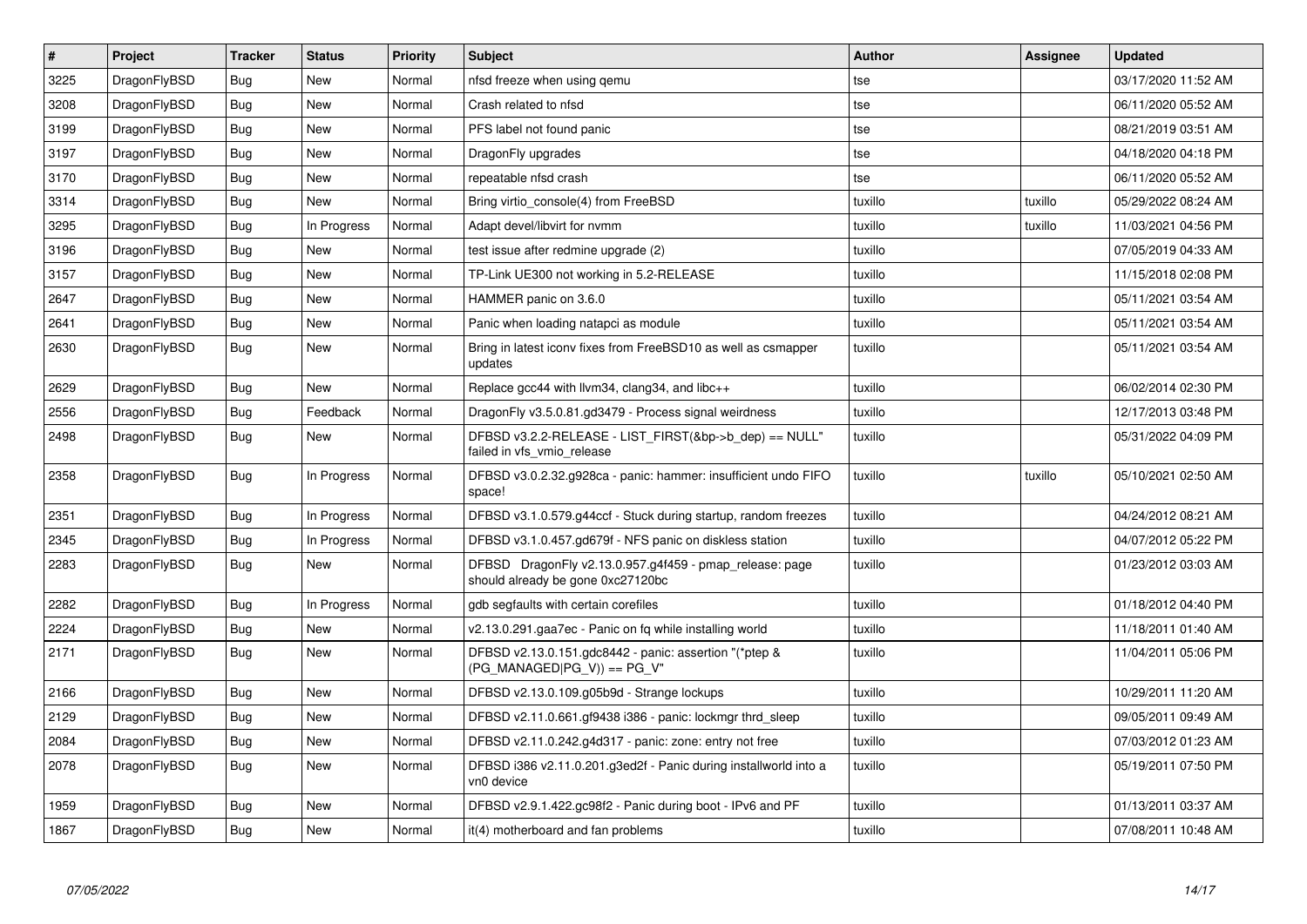| #    | Project      | <b>Tracker</b> | <b>Status</b> | <b>Priority</b> | <b>Subject</b>                                                                             | Author             | Assignee  | <b>Updated</b>      |
|------|--------------|----------------|---------------|-----------------|--------------------------------------------------------------------------------------------|--------------------|-----------|---------------------|
| 1332 | DragonFlyBSD | Bug            | Feedback      | Normal          | DFBSD 2.2 - Booting usbcdrom/usbsticks on thinkpad hangs on<br>"BTX Halted"                | tuxillo            |           | 05/11/2021 04:00 AM |
| 2490 | DragonFlyBSD | Bug            | <b>New</b>    | Normal          | nmalloc should color addresses to avoid cache bank conflictsw                              | vsrinivas          |           | 06/10/2014 05:51 AM |
| 2489 | DragonFlyBSD | <b>Bug</b>     | New           | Normal          | nmalloc doesn't cache VA for allocations > 8KB                                             | vsrinivas          |           | 06/10/2014 05:51 AM |
| 2360 | DragonFlyBSD | Bug            | In Progress   | Normal          | Wishlist: virtio driver import                                                             | vsrinivas          |           | 06/04/2022 04:16 AM |
| 2154 | DragonFlyBSD | <b>Bug</b>     | New           | Normal          | vkernel copyout() doesn't return EFAULT on error                                           | vsrinivas          |           | 10/20/2011 03:53 AM |
| 2136 | DragonFlyBSD | <b>Bug</b>     | <b>New</b>    | Normal          | socketpair() doesn't free file descriptors on copyout failure                              | vsrinivas          |           | 04/05/2013 09:13 AM |
| 2113 | DragonFlyBSD | <b>Bug</b>     | New           | Normal          | nmalloc threaded program fork leak                                                         | vsrinivas          | vsrinivas | 08/11/2011 07:25 PM |
| 2085 | DragonFlyBSD | Bug            | New           | Normal          | panic: assertion: (m->flags & PG_MAPPED) == 0 in<br>vm_page_free_toq                       | vsrinivas          |           | 06/10/2011 07:48 AM |
| 2081 | DragonFlyBSD | Bug            | Feedback      | Normal          | Panic on device "detach" / "failure"                                                       | vsrinivas          |           | 02/29/2012 07:11 AM |
| 1861 | DragonFlyBSD | <b>Bug</b>     | New           | Normal          | panic via kprintf (lockmgr called in a hard section)                                       | vsrinivas          |           | 10/11/2010 12:56 AM |
| 1749 | DragonFlyBSD | <b>Bug</b>     | In Progress   | Normal          | HAMMER fsstress panic in hammer_flush_inode_core<br>'ip->flush_state != HAMMER_FST_FLUSH'  | vsrinivas          |           | 05/11/2021 04:06 AM |
| 1744 | DragonFlyBSD | <b>Bug</b>     | In Progress   | Normal          | HAMMER fsstress panic in hammer_setup_child_callback                                       | vsrinivas          |           | 05/11/2021 04:05 AM |
| 1661 | DragonFlyBSD | <b>Bug</b>     | In Progress   | Normal          | panic on password entry mount smb filesystem                                               | vsrinivas          |           | 11/27/2021 08:29 AM |
| 2886 | DragonFlyBSD | <b>Bug</b>     | <b>New</b>    | Normal          | dragonfly mail agent: sending a testmail causes high system load                           | worf               |           | 02/05/2016 05:53 AM |
| 2287 | DragonFlyBSD | <b>Bug</b>     | New           | Normal          | HAMMER(ROOT) Illegal UNDO TAIL signature at<br>300000001967c000                            | y0n3t4n1           |           | 11/07/2018 01:22 AM |
| 2840 | DragonFlyBSD | <b>Bug</b>     | New           | Normal          | wrong voltage is reported                                                                  | yellowrabbit2010   |           | 09/11/2015 06:09 PM |
| 604  | DragonFlyBSD | <b>Bug</b>     | In Progress   | Normal          | 1.8.1-RELEASE - clock runs fast on mainboard ASUS P5A-B                                    | yeti               |           | 05/11/2021 03:55 AM |
| 2585 | DragonFlyBSD | <b>Bug</b>     | New           | Normal          | Dfly 3.4.3 on ESXi 5.1, HP Smart Array P410 passthrough<br>recognised, but not functioning | yggdrasil          | swildner  | 05/09/2022 08:14 AM |
| 3318 | DragonFlyBSD | <b>Bug</b>     | In Progress   | Normal          | Segmenation fault when a process resumed with checkpt exits                                | zabolekar          | tuxillo   | 06/18/2022 08:24 AM |
| 2324 | DragonFlyBSD | <b>Bug</b>     | <b>New</b>    | Normal          | natacotrol support > 2TB not working even after the ftigeot patch                          | zenny              |           | 03/03/2012 01:00 AM |
| 3224 | DragonFlyBSD | <b>Bug</b>     | <b>New</b>    | Normal          | Kernel panic when trying to ping6                                                          | zhtw               |           | 03/08/2020 08:55 AM |
| 1714 | DragonFlyBSD | Bug            | New           | Low             | hwpmc                                                                                      | alexh              | swildner  | 08/18/2012 02:03 PM |
| 3311 | DragonFlyBSD | <b>Bug</b>     | New           | Low             | TrueCrypt support may cause kernel crash                                                   | arcade@b1t.name    |           | 04/29/2022 06:19 AM |
| 2882 | DragonFlyBSD | <b>Bug</b>     | New           | Low             | bridge sends packets from individual interfaces                                            | arcade@b1t.name    |           | 01/09/2016 12:43 PM |
| 2878 | DragonFlyBSD | <b>Bug</b>     | New           | Low             | [fix] CCVER problem when using clang and cpu extensions<br>(intrinsics)                    | arcade@b1t.name    |           | 06/24/2016 04:25 AM |
| 2877 | DragonFlyBSD | <b>Bug</b>     | New           | Low             | sed fails when working with UTF-8 locale and non-UTF symbols                               | arcade@b1t.name    |           | 12/30/2015 11:20 AM |
| 1148 | DragonFlyBSD | <b>Bug</b>     | In Progress   | Low             | BCM4311 wireless network adapter detected but not functional                               | archimedes.gaviola |           | 05/11/2021 04:00 AM |
| 3132 | DragonFlyBSD | <b>Bug</b>     | New           | Low             | unifdef mined                                                                              | bcallah            |           | 04/26/2018 08:34 PM |
| 1882 | DragonFlyBSD | <b>Bug</b>     | New           | Low             | Idea for handling new USB vendor/device codes                                              | bmk                |           | 10/20/2010 12:15 PM |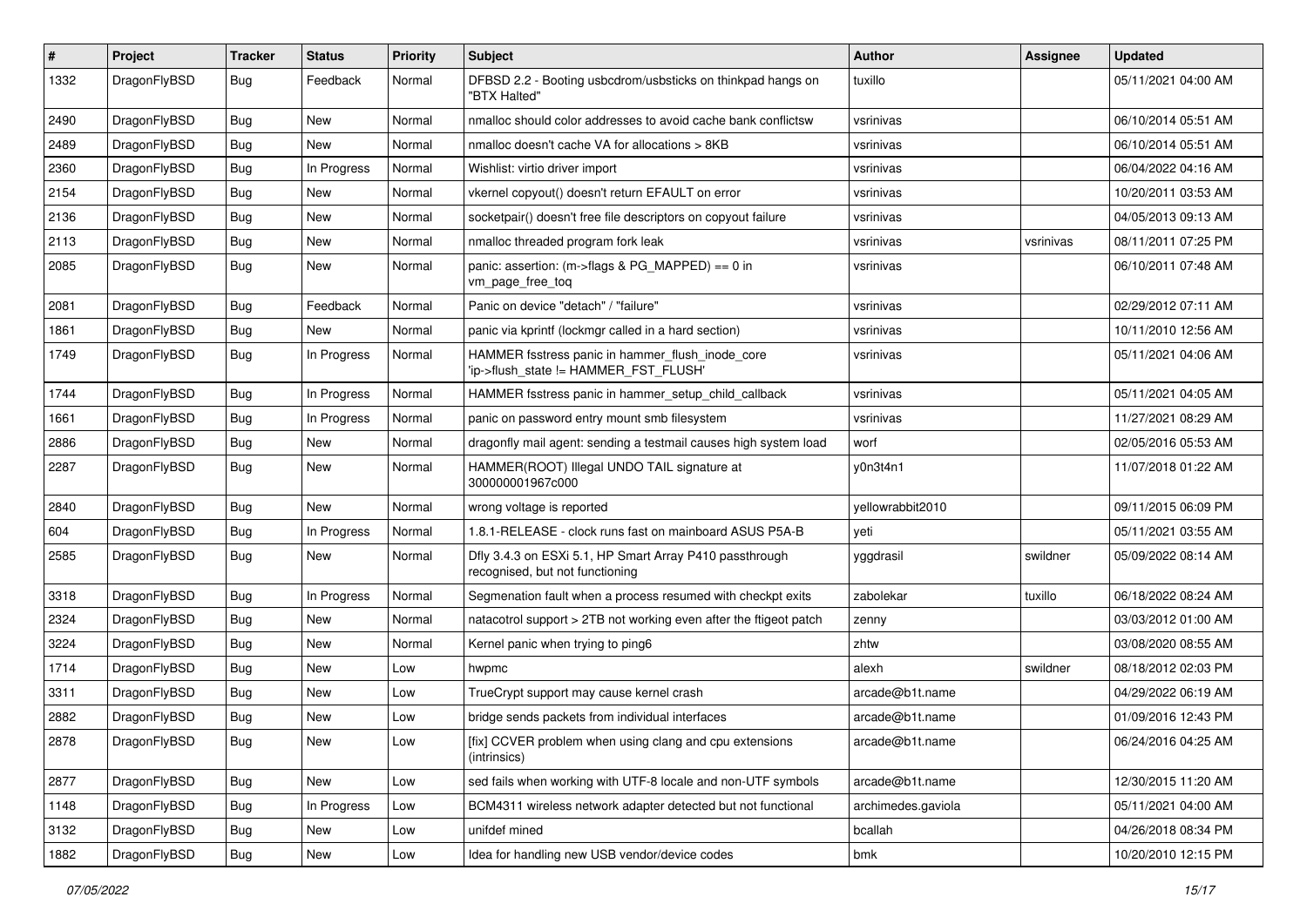| $\sharp$ | Project      | <b>Tracker</b> | <b>Status</b> | <b>Priority</b> | Subject                                                                                                       | <b>Author</b>     | Assignee | <b>Updated</b>      |
|----------|--------------|----------------|---------------|-----------------|---------------------------------------------------------------------------------------------------------------|-------------------|----------|---------------------|
| 3101     | DragonFlyBSD | <b>Bug</b>     | New           | Low             | PFI CGI install not working in dragonflybsd 5.0.1 USB install                                                 | bnegre82          |          | 05/11/2021 04:14 AM |
| 725      | DragonFlyBSD | Bug            | In Progress   | Low             | 'make distribution' fails w/'ro' /usr/obj                                                                     | c.turner          |          | 03/09/2013 01:01 PM |
| 2859     | DragonFlyBSD | <b>Bug</b>     | New           | Low             | Installer configuration menu always highlights "Select timezone", no<br>matter which step was last completed. | cgag              |          | 12/02/2015 01:54 PM |
| 2858     | DragonFlyBSD | <b>Bug</b>     | New           | Low             | Installer "Local or UTC" question should have "No" selected by<br>default.                                    | cgag              |          | 12/02/2015 01:18 PM |
| 1538     | DragonFlyBSD | <b>Bug</b>     | New           | Low             | mountroot should probe file systems                                                                           | corecode          | alexh    | 11/24/2010 06:35 PM |
| 3024     | DragonFlyBSD | <b>Bug</b>     | New           | Low             | sys/dev/netif/wi/if_wi.c:1090]: (style) Redundant condition                                                   | dcb               |          | 04/11/2017 11:56 AM |
| 2790     | DragonFlyBSD | Submit         | New           | Low             | filedesc softrefs increment code factoring                                                                    | dclink            |          | 02/21/2015 04:00 AM |
| 2721     | DragonFlyBSD | Submit         | Feedback      | Low             | Some few zalloc calls to objcache ones replacements                                                           | dclink            | tuxillo  | 05/11/2021 04:08 AM |
| 1947     | DragonFlyBSD | Bug            | New           | Low             | GA-880GM-UD2H (rev. 1.3) AHCI fails to detect disks at the end of<br>the RAID controller                      | eocallaghan       |          | 11/27/2021 08:46 AM |
| 2403     | DragonFlyBSD | Bug            | <b>New</b>    | Low             | newfs -E doesn't handle /dev/serno device names properly                                                      | ftigeot           |          | 08/17/2012 05:07 AM |
| 2095     | DragonFlyBSD | <b>Bug</b>     | New           | Low             | Running installer post-install: Unsupported DFUI transport "                                                  | greenrd           |          | 06/26/2011 09:20 AM |
| 1532     | DragonFlyBSD | <b>Bug</b>     | New           | Low             | jemalloc doesn't work on DragonFly                                                                            | hasso             | sjg      | 08/02/2011 01:14 AM |
| 1428     | DragonFlyBSD | <b>Bug</b>     | Feedback      | Low             | POSIX.1e implementation is too old                                                                            | hasso             | tuxillo  | 05/11/2021 04:00 AM |
| 1313     | DragonFlyBSD | <b>Bug</b>     | New           | Low             | Signal code in kernel needs major overhaul (signal queues,<br>si code, si addr)                               | hasso             |          | 05/11/2021 04:00 AM |
| 2680     | DragonFlyBSD | <b>Bug</b>     | <b>New</b>    | Low             | boot0cfg update makes box unbootable                                                                          | herrgard          |          | 06/10/2014 06:02 AM |
| 1982     | DragonFlyBSD | <b>Bug</b>     | New           | Low             | There is no linuxulator on x86-64                                                                             | herrgard          |          | 05/31/2022 02:25 PM |
| 3228     | DragonFlyBSD | Bug            | <b>New</b>    | Low             | pfi kif unref: state refcount $\leq$ 0 in dmesg                                                               | justin            |          | 03/05/2021 06:39 AM |
| 385      | DragonFlyBSD | <b>Bug</b>     | Feedback      | Low             | Mail archive address removal                                                                                  | justin            | justin   | 03/09/2013 11:24 AM |
| 2529     | DragonFlyBSD | Bug            | <b>New</b>    | Low             | Sundance network adapter is not detected and attached                                                         | kworr             |          | 03/25/2013 02:29 AM |
| 679      | DragonFlyBSD | Bug            | <b>New</b>    | Low             | Netgraph backward compatibility for old *LEN constants                                                        | nant              | nant     | 02/18/2014 05:45 AM |
| 3107     | DragonFlyBSD | Bug            | New           | Low             | ACPI interrupt storm when loading i915 on Lenovo T460                                                         | oyvinht           |          | 07/15/2020 07:01 AM |
| 2552     | DragonFlyBSD | Bug            | <b>New</b>    | Low             | hammer recovery should indicate progress                                                                      | phma              |          | 05/03/2013 12:13 AM |
| 2675     | DragonFlyBSD | Bug            | New           | Low             | Ultimate N WiFi Link 5300 get iwn intr: fatal firmware error on 5GHz                                          | revuwa            |          | 05/11/2021 04:07 AM |
| 600      | DragonFlyBSD | Bug            | <b>New</b>    | Low             | /sys/libkern/karc4random                                                                                      | robin_carey5      | profmakx | 01/19/2015 03:07 AM |
| 2887     | DragonFlyBSD | Bug            | <b>New</b>    | Low             | Missing extattr_namespace_to_string and<br>extattr string to namespace functions                              | rubenk            |          | 02/06/2016 05:09 AM |
| 2020     | DragonFlyBSD | <b>Bug</b>     | New           | Low             | Port brcm80211 driver from Linux to DragonFly BSD                                                             | studer            |          | 03/05/2011 10:54 PM |
| 1127     | DragonFlyBSD | <b>Bug</b>     | Feedback      | Low             | cdrom drive not detected                                                                                      | tgr               | corecode | 01/15/2015 08:55 AM |
| 285      | DragonFlyBSD | <b>Bug</b>     | Feedback      | Low             | interrupt latency with re without ip address configured                                                       | thomas.nikolajsen |          | 02/20/2014 10:30 AM |
| 2931     | DragonFlyBSD | <b>Bug</b>     | New           | Low             | 'gdb' of 'vkernel' unable to print backtrace                                                                  | tofergus          |          | 07/26/2016 01:51 PM |
| 2636     | DragonFlyBSD | <b>Bug</b>     | Feedback      | Low             | Add -x flag to iostat (a la solaris)                                                                          | tuxillo           |          | 05/11/2021 04:07 AM |